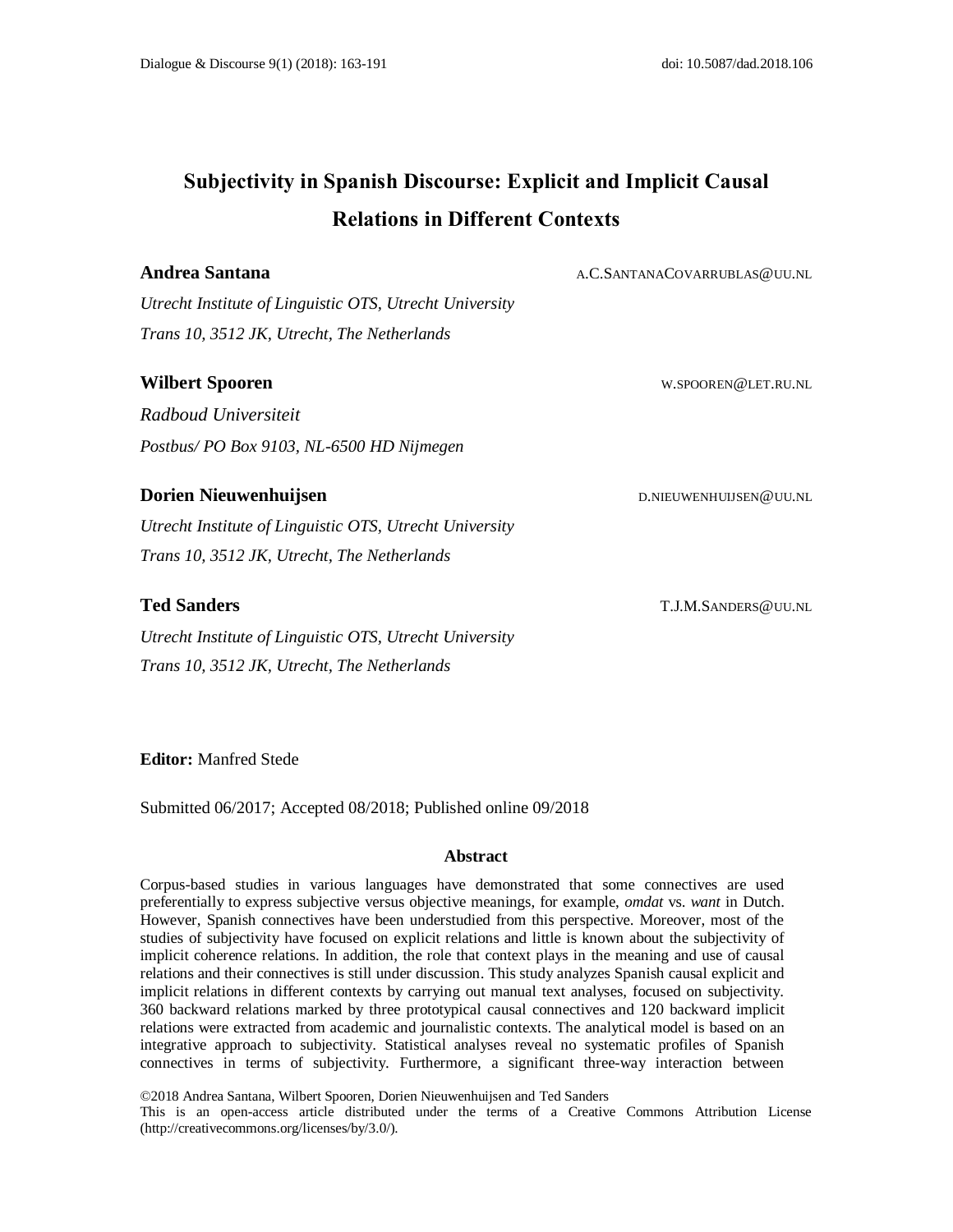subjectivity, context, and linguistic marking is observed. Based on a solid corpus analysis, this study reveals new insights into the expression of subjectivity in Spanish discourse relations. **Keywords:** causality, subjectivity, Spanish connectives, implicit relations, manual analyses, context

# **1. Introduction**

l

When interpreting discourse, experienced language users often infer causal relations between utterances, such as cause-consequence or claim-argument. Over the last two decades, the notions of causality and subjectivity have been identified as relevant cognitive principles that organize our knowledge of coherence relations (Sanders & Spooren, 2015). Causality is the implicational meaning  $(P\rightarrow Q)$  that is inferred between connected discursive segments (Sanders et al., 1992; 1993). Subjectivity is a complex notion that has been defined from various theoretical approaches in linguistics (Lyons, 1977; Langacker, 1990; Traugott, 1995). Building on these insights, we consider subjectivity to be the degree to which the speaker is involved in the construal of the relation (Pander Maat & Sanders, 2000, 2001; Pander Maat & Degand, 2001; Degand & Pander Maat, 2003). By combining the principles of causality and subjectivity we distinguish between subjective and objective causal relations, depending on the presence of a Subject of Consciousness (SoC). This SoC is responsible for the causal relation that is constructed between two or more discourse segments. Thus, coherence relations defined in terms of domains by Sweetser (1990) can also be described in terms of subjectivity. For example, a speech-act relation like (1) is considered as a subjective causal relation since the SoC motivates her question by referring to the quality of the movie. It is not possible to interpret this relation without considering the speaker who performs the speech-act. The epistemic relation in (2) is also identified as a subjective causal relation because there is a SoC, again the speaker, who does the epistemic reasoning that John must love someone, based on the observation that he came back. Both relations differ from the content relation in (3), because in this case there is no SoC involved in the relation: the utterance described a causal link in the real world between John's love and his coming back<sup>1</sup>. That is why (3) is an example of an objective causal relation.

- (1) What are you doing tonight, because there's a good movie on.
- (2) John loved her, because he came back.
- (3) John came back because he loved her.

Coherence relations can, but need not, be marked explicitly through connectives. This paper focuses on backward relations, of the type consequence-cause (Q because P). (1), (2) and (3) are backward relations marked explicitly by *because*, but this connective could be omitted and the causal meaning between the discursive segments can be interpreted perfectly well. Connectives are defined as processing instructions on how one part of a text is related to another (Sanders & Spooren, 2007). Language users can choose between one or another connective to express causality, for instance, between *because*, *since* and *for* in English or between *omdat* and *want* in Dutch. The preference for one connective over another to express certain coherence relations is insightful, if it shows to be a systematic one. For instance, connectives may vary in the extent to which they can express subjectivity. In fact, several corpus-based studies have demonstrated that language users prefer to use some connectives to express subjective meanings, while others specialize in communicating objective meanings. This existing body of research has studied various languages. In Dutch, the connectives *dus* ('so'), *want* ('since/for') and *aangezien* ('since') have been identified as connectives used to express subjective meanings; *omdat* ('because'), *daardoor* ('as a result') and *doordat* ('because') have been recognized as connectives used preferentially to express objective meanings, while *daarom* ('that's why') occupies an

 $<sup>1</sup>$  Examples are taken from Sweetser (1990), who distinguishes between content, epistemic and speech act relations.</sup>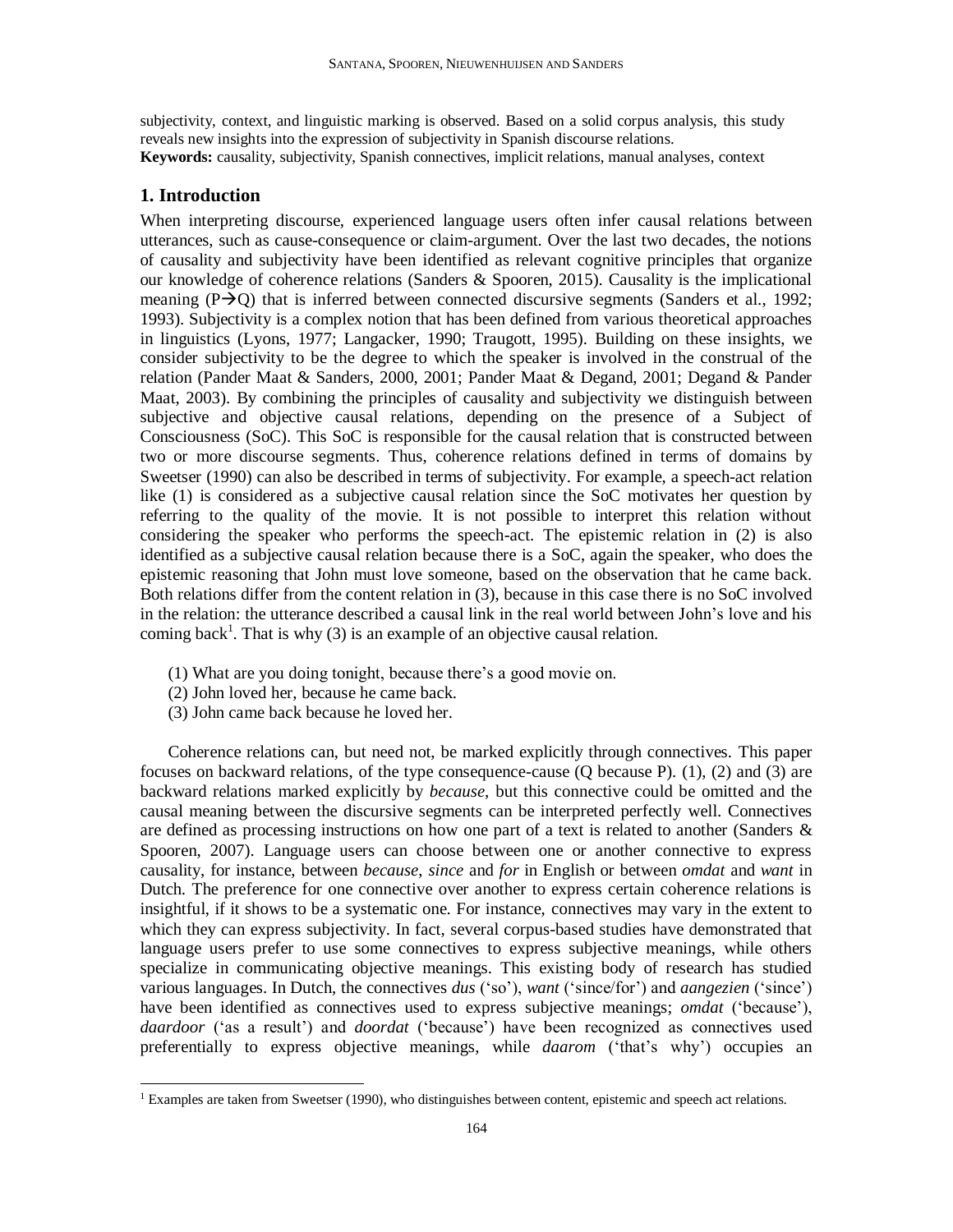intermediate position (Pander Maat & Degand, 2001; Pander Maat & Sanders, 2000, 2001; Degand, 2001; Verhagen, 2005; Pit, 2006, 2007; Stukker & Sanders, 2009; Sanders & Spooren, 2015).

A similar pattern has been identified for German, where *denn* and *da* ('because') tend to express more subjective meanings, whereas *weil* (which also mean 'because') tends to express more objective meanings (Günthner, 1993; Keller, 1995; Wegener, 2000; Pit, 2007; Stukker & Sanders, 2012). The same situation has been observed in other, typologically less related languages. For example, in French, *car* ('for') and *puisque* ('since') have been recognized as connectives that are used preferentially to express subjective meanings as opposed to *parce que* ('because'), that has been identified as a connective that has a more general meaning and a preference to express objective relations (Degand & Pander Maat, 2003; Zufferey, 2012); in Mandarin-Chinese, *kĕjian* ('so/therefore') prefers to express subjective relations, whereas *yīn'er* ('as a result') tends to express objective meanings (Li, et al., 2013; Wei, et al., 2018).

These findings reveal that language users distinguish unconsciously between different types of causality. They also suggest that many languages of the world might have a comparable pattern in terms of subjectivity. That is, language users from various languages use different connectives to express more or less subjective causal relations. There are prominent exceptions, however, such as English *because*, which can be used to express speech act, epistemic as well as content relations, and the same holds for the connective *so* (Knott & Sanders, 1998; Sweetser, 1990). The crucial question is whether English is really exceptional, especially because we lack knowledge of many other languages. In a Romance language like Spanish, there is an extensive body of research on discourse markers and connectives (Briz, 1998, 2000; Martínez, 1997; Martín Zorraquino & Montolío, 1998; Montolío, 2001; Portolés, 2001; Pons, 1998, 2000; Vázquez Veiga, 2002; Santos Río, 2003; Garrido Rodríguez, 2004; Domínguez García, 2007; Fuentes, 2009; Martí Sánchez, 2008; Garcés Gómez, 2014), but in spite of this, the Spanish language has been understudied from the perspective of subjectivity (for noticeable exceptions, see Pit et al., 1996; Blackwell, 2016). This paper presents such a study.

In earlier studies of Spanish connectives, *porque* ('because'), *ya que* ('since') and *puesto que* ('given that') have been identified as prototypical connectives for expressing causality (Casado Velarde, 1998; Montolío, 2001; Domínguez García, 2007). *Porque* ('because') is the most common connective in Spanish (Vera, 1984; Domínguez García, 2007). Goethals (2002, 2010) indicates that *porque* ('because') differs from other connectives in Spanish because of its multifunctional properties: it is the only connective that can (i) fall in the scope of negation; (ii) be the focus of a question; (iii) be modified by any type of adverb; (iv) be included in a cleft sentence; and (v) introduce an answer to a WH-question. In sum, this causal connective seems to be like other subordinating causal conjunctions, like English *because*. Blackwell (2016) indicates that *porque* in oral narratives have either a semantic or a pragmatic<sup>2</sup> reading and, in some cases, they may have both. Given these features, it can be deduced that *porque* ('because') is indeed a general connective and, therefore, it can be expected that it is a connective used to express various types of causal relations, both objective and subjective.

The Spanish connective *ya qu*e ('since') has been characterized as a specific connective that expresses specialized uses. Some studies have claimed that it is used to justify or legitimize the speaker's acts, to express a collective voice, or to introduce information that is accepted by most of the people; it has also been identified as a connective that is associated with the presence of third singular or plural person (Borzi & Detges, 2011). Other studies have argued that it is a connective that refers to evident information in the context to justify other statements (Santos Río, 2003). Yet other studies have indicated that among its rhetorical functions *ya que* ('since') is specialized in expressing irony (Goethals, 2002, 2010). These specific features would suggest that

 $\overline{a}$ 

<sup>&</sup>lt;sup>2</sup> Blackwell (2016) refers to semantic and pragmatic relations considering the distinction presented in Sanders (1997). These correspond to objective and subjective relations, respectively. See also Note 4.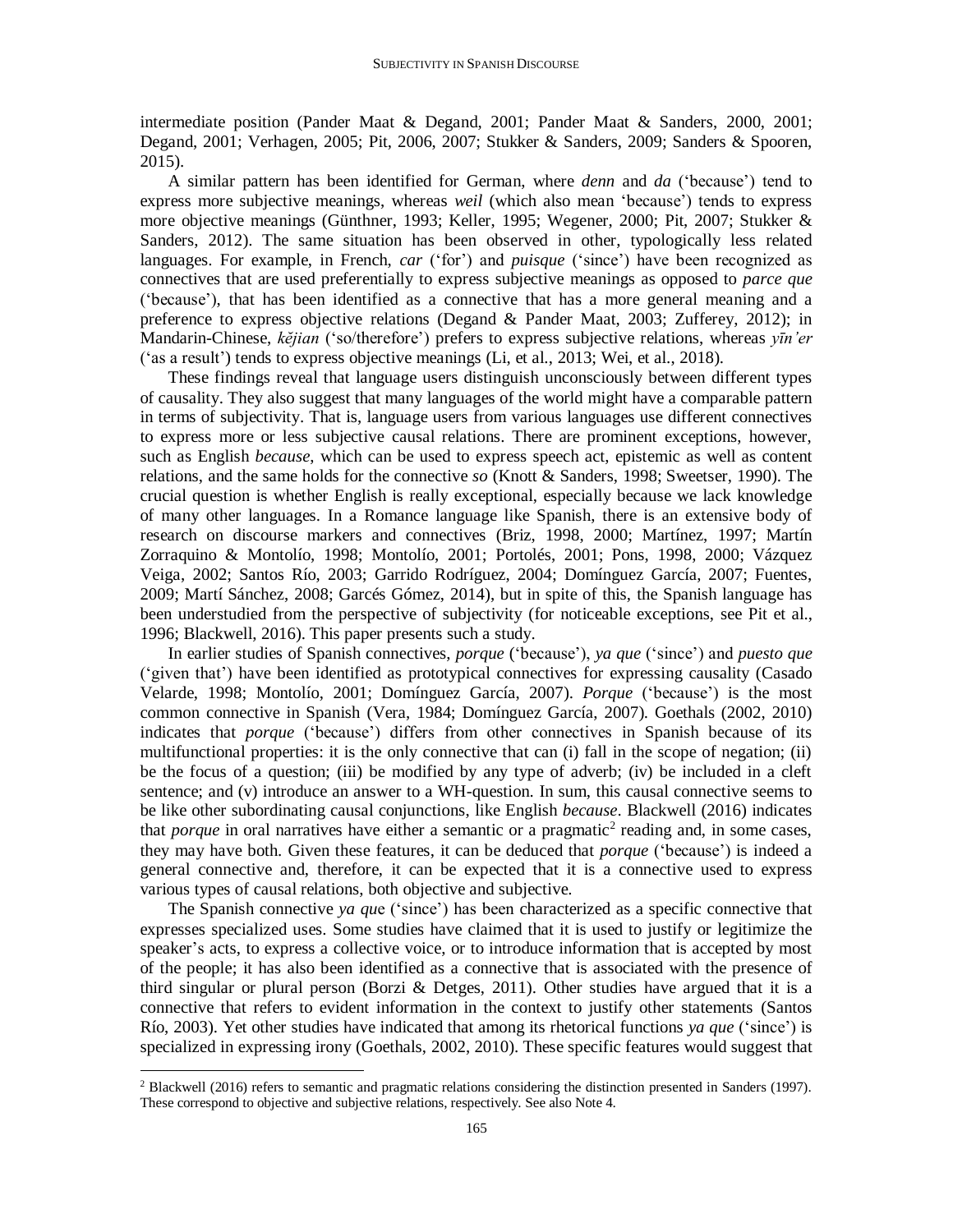*ya que* ('since') is a connective used preferentially for expressing subjective relations. Indeed, some studies have suggested this idea by claiming that *ya que* ('since') introduces speech acts of justification in which a conceptualizer expresses a subjective point of view, but without implying that this point of view is also the speaker's (Goethals, 2002, 2010). Pit et al. (1996) identified that *ya que* ('since') only occurred in epistemic relations and that the segments associated to this connective presented more evaluations than other connectives.

The connective *puesto que* ('given that') has also been identified as a connective that has specific meanings in that it introduces the justification of categorical judgments and deductions (Santos Río, 2003). Some authors have considered it as a connective that is associated with a proposal or suggestion (Galán Rodríguez, 1999). Others have stated that it is a connective that signals subjectivity, co-occurring generally with a speaker in an evaluative role (Pit et al., 1996). Therefore, these features lead us to infer that it is also used preferentially to express subjective relations.

In a recent corpus-based study (Santana et al., 2017), we explored the degree of subjectivity of Spanish connectives by carrying out automatic analyses. The results showed all three connectives occur with a relatively high frequency. However, the subjectivity profile observed in these connectives did not coincide with the claims in the literature discussed so far. We found that *porque* ('because') tends to occur in a subjective environment, i.e., in a context containing relatively many subjective words, which would suggest that it is used for expressing subjective relations. By contrast, *ya que* ('since') did not occur very often in a subjective environment. So, it is not necessarily a connective that expresses subjective relations. For *puesto que* ('given that') the results were mixed: whereas the segment preceding the connective (S1) was associated with many subjective words, the other segment (S2) contained a relatively low percentage of subjective words, which could indicate that this connective is used to express both subjective and objective relations. As these results (Santana et al., 2017) differ from the literature on Spanish connectives, this raises the issue of the semantic-pragmatic profile of the causal connectives. Are the differences of use between the three connectives so subtle that they do not turn up in an automatic analysis of subjectivity? For this reason, in the current study, we used another method to explore the profile of Spanish connectives: we carried out a manual analysis of corpus data.

Hence, the first research question this paper aims to answer is: *To what extent do Spanish connectives show a systematic variation in terms of subjectivity in a manual corpus analysis?* Our hypothesis is that *porque* ('because') is a general connective used for expressing both subjective and objective meanings; we also expect that *ya que* ('since') and *puesto que* ('given that') are specific connectives used predominantly to express subjective meanings. In our study, we annotated coherence relations using an analytical model of subjectivity that involves different subjectivity features analyzed in previous studies (Degand & Pander Maat, 2003; Sanders & Spooren, 2009, 2015; Spooren et al., 2010) (see Section 2 for more details).

So far, we have focused on coherence relations made explicit by connectives. However, in natural discourse, coherence relations often appear without a connective (Taboada, 2006, 2009; Taboada & Das, 2013); these are so-called implicit relations. Still, hardly any studies have concerned themselves with implicit relations (see Spooren, 1997; Taboada & Das, 2013; Das & Taboada, 2017 for noticeable exceptions), extensive research has concentrated on the study of explicit coherence relations. The main reason is that implicit relations are difficult to recognize (Lin et al., 2009), precisely because they do not show clear textual cues to indicate the relation. Therefore, little is known about the subjectivity of implicit relations. The past two decades have seen the availability of discourse annotation schemes like the Penn Discourse Treebank (PDTB, Prasad et al., 2008), the Rhetorical Structure Theory (RST) Treebank (Carlson, Marcu and Okurowski, 2003) and the Segmented Discourse Representation Theory (SDRT, Asher & Lascarides, 2003), which have allowed us to analyze explicit relations and their connectives, but also implicit relations. Most available resources contain English data, but gradually similar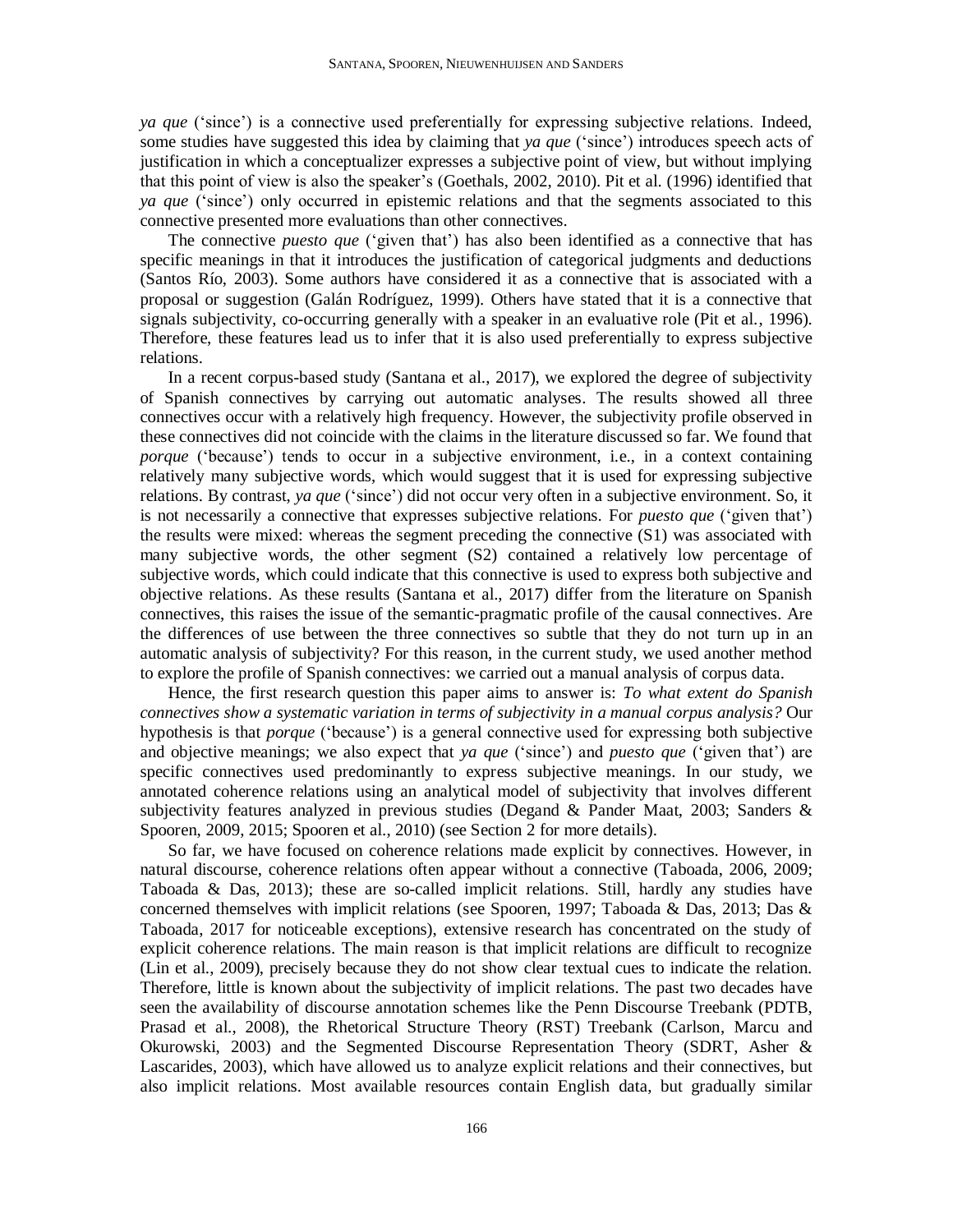resources have been created for other languages. The RST Spanish Treebank<sup>3</sup> is a good illustration of this (Cunha et al., 2011). This raises the possibility to compare the subjectivity profile of explicit relations to that of implicit relations. Now that the resources are available, we think it is very important to analyze implicit relations in order to better understand the notion of subjectivity. Therefore, the present study aims to fill this research gap by exploratively formulating the second research question: *What differences can be identified between explicit (with connectives) and implicit (no connectives) causal relations in terms of subjectivity?*

A third aspect that this study investigates is the influence of context in meaning and use of causal relations and their connectives. The issue of whether the semantic profiles of causal connectives can be characterized in terms of subjectivity as a stable characteristic, or whether this subjectivity is a context-dependent characteristic has become a debate within the study of connectives. Some studies have suggested that there is a relationship between context and type of connective or type of relation. For instance, Sanders et al., (1993) demonstrated that language users recognize objective versus subjective relations<sup>4</sup> easily when appropriate communicative contexts were provided. Sanders (1997) showed that the interpretation of ambiguous cases of coherence relations was strongly influenced by their descriptive versus argumentative context. Furthermore, a corpus study showed how objective relations were predominant in informative texts, whereas subjective relations were predominant in expressive and persuasive texts. Zufferey (2012) revealed that the distribution of French connectives varies according to different modalities of texts. In written texts, *car* ('because') is more often used for epistemic relations, whereas *parce que* ('because') prefers content relations. However, the situation varies dramatically in spoken texts since *car* is absent and *parce que* is used significantly more often in speech-act and epistemic relations. Zufferey et al., (2017) also provided empirical evidence that register is a distinguishing factor between connectives *car* and *parce que*. A final example is our previous study, in which we identified a significant relationship between the use of Spanish causal connectives and text type (informative versus persuasive/argumentative texts) in journalistic texts and between the use of Spanish causal connectives, text type (informative and persuasive/argumentative texts) and domain (Education and Psychology) in academic texts (Santana et al., 2017).

Other studies, however, have demonstrated how connectives have a robust semanticpragmatic profile in terms of subjectivity, irrespective of the context in which they occur. For example, Sanders and Spooren (2015) found that Dutch connectives *omdat* ('because') and *want* ('since/for') showed a clearly different pattern, irrespective of the media used in the research, i.e. written texts, conversations and chat interactions. Zufferey (2012) also identified that the semantic-pragmatic profile of the French connective *puisque* ('since') was clearly subjective, and stable across written and spoken data. Apparently, the context is relevant in some cases depending on the text types and the connectives that are analyzed. This situation leads us to the third research question of this paper: *What is the relationship between contexts and the meaning and use of causal coherence relations?* Specifically, we will analyze the subjectivity of coherence relations in two different contexts<sup>5</sup>: journalistic and academic. These contexts differ in their audiences. While journalistic contexts are oriented to a broad audience (van Dijk, 1988; Waugh, 1995), academic contexts are more specialized, since they address a specific audience: academics (Bhatia, 2002, 2004; Hyland, 2009; Swales, 1990; Silver, 2006). We expect to identify whether

l

<sup>3</sup> Available from http://corpus.iingen.unam.mx/rst/corpus.html

<sup>4</sup> These relations are named "semantic" and "pragmatic" relations in the original papers (see Sanders et al., 1992 and 1993)

<sup>&</sup>lt;sup>5</sup> On the one hand, the term "context" adopted in this paper refers to the source from which different text types were extracted to analyze connectives and coherence relations. On the other hand, the term "text type" refers to the classical distinction between informative and persuasive/argumentative texts.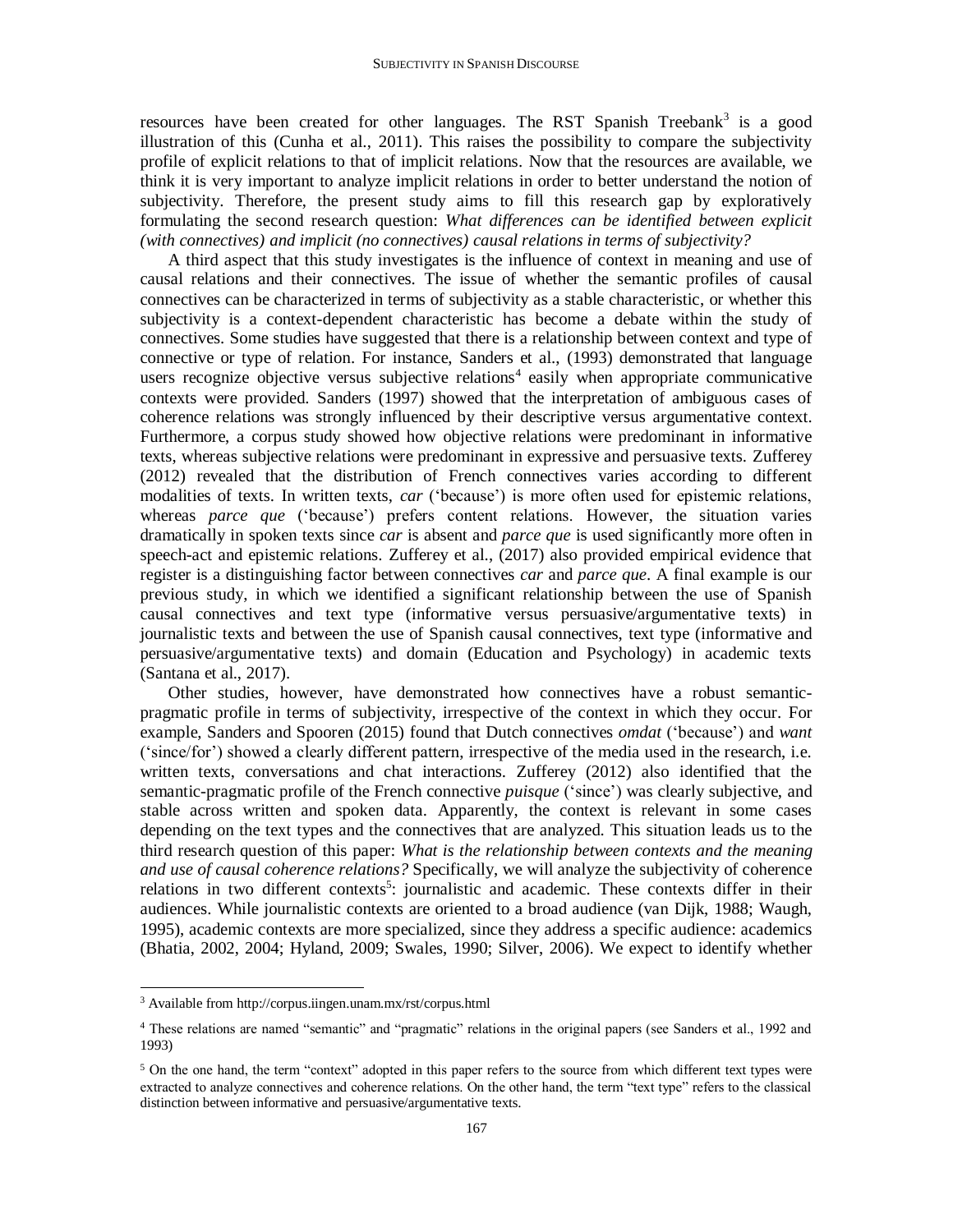the different contexts influence the meaning and use of causal coherence relations, that is, whether the frequency of causal subjective and objective relations depends on the context in which these coherence relations are produced. Our goal is to elucidate whether the realization of subjectivity in Spanish coherence relations is an inherent property of certain relations and their preferred connectives, or whether this is a matter of contextual dependency. In comparison with our previous study (Santana et al., 2017), we believe that a manual analysis will allow us to examine this issue with greater depth.

This paper is organized into four sections. First, we describe the analytical model of subjectivity applied in the manual analysis. Secondly, we present the method carried out in this study along with the results of the inter-rater agreement tests. Third, we present the results obtained after conducting different statistical analyses. Finally, the paper ends with the main discussion and conclusions.

# **2. An analytical model of subjectivity**

In this paper, we analyze backwards causal relations in Spanish and we make use of the analytical model of subjectivity proposed by Sanders & Spooren (2015), which decomposes the general notion of subjectivity in its most relevant components. This model unites the subjectivity features introduced in earlier approaches: subjectivity is analyzed in terms of three key features. First, the reference to the speaker (Lyons, 1977; Traugott, 1995) and the implicit presence of the speaker (Langacker, 1990) are recognized as relevant components of subjectivity. For this reason, Modality of the Q-segment (the consequent in a coherence relation) and the Presence of the SoC are central variables of this analytical model. Secondly, considering that our analysis focuses on causal coherence relations, the nature of coherence relations should also be identified as a relevant aspect in the distinction of subjectivity (Sweetser, 1990; Sanders et al., 1992, 1993). Consequently, Domain is another essential variable included in this model, which allows us to classify four types of causal relations. Finally, assuming that the presence of the SoC plays a relevant role on the distinction of causal relations and that different mental spaces are linked to this SoC (Sanders et al. 2012), we estimate that the distinction between the author/speakersubjectivity and character-subjectivity is also important to identify subjectivity. Thus, the Identity of the SoC is the fourth variable included in our analytical model. Previous studies have used all or some of these components to study coherence relations and connectives in other languages (Li, et al. 2013; Degand & Pander Maat, 2003; Sanders & Spooren, 2009, 2015; Spooren, et al. 2010). The current study does not propose a new operationalization of subjectivity. Table 1 presents the variables and the respective subjectivity values of this analytical model:

| <b>Variables</b>    |                      |                    |                        |  |
|---------------------|----------------------|--------------------|------------------------|--|
| Domain              | Epistemic/Speech-act | Volitional content | Non-volitional content |  |
| Modality $(Q)$      | Judgement/Speech-act | Mental fact        | Physical fact          |  |
| Presence of the SoC | Implicit             | Explicit           | Absent                 |  |
| Identity of the SoC | Author               | Current speaker    | Character              |  |

*Table 1. The analytical model for subjectivity.*

Every variable involves different indicators of subjectivity that represent two or more values. These distinctions correspond to different degrees of subjectivity (Traugott, 1995; Langacker, 1990).

#### **2.1. Domain**

The category domain operationalizes subjectivity in terms of the nature of causal relations (Sweetser, 1990; Sanders et al., 1992, 1993). It distinguishes between four types of causal relations in terms of domains (Sweetser, 1990). The content domain concerns causal relations that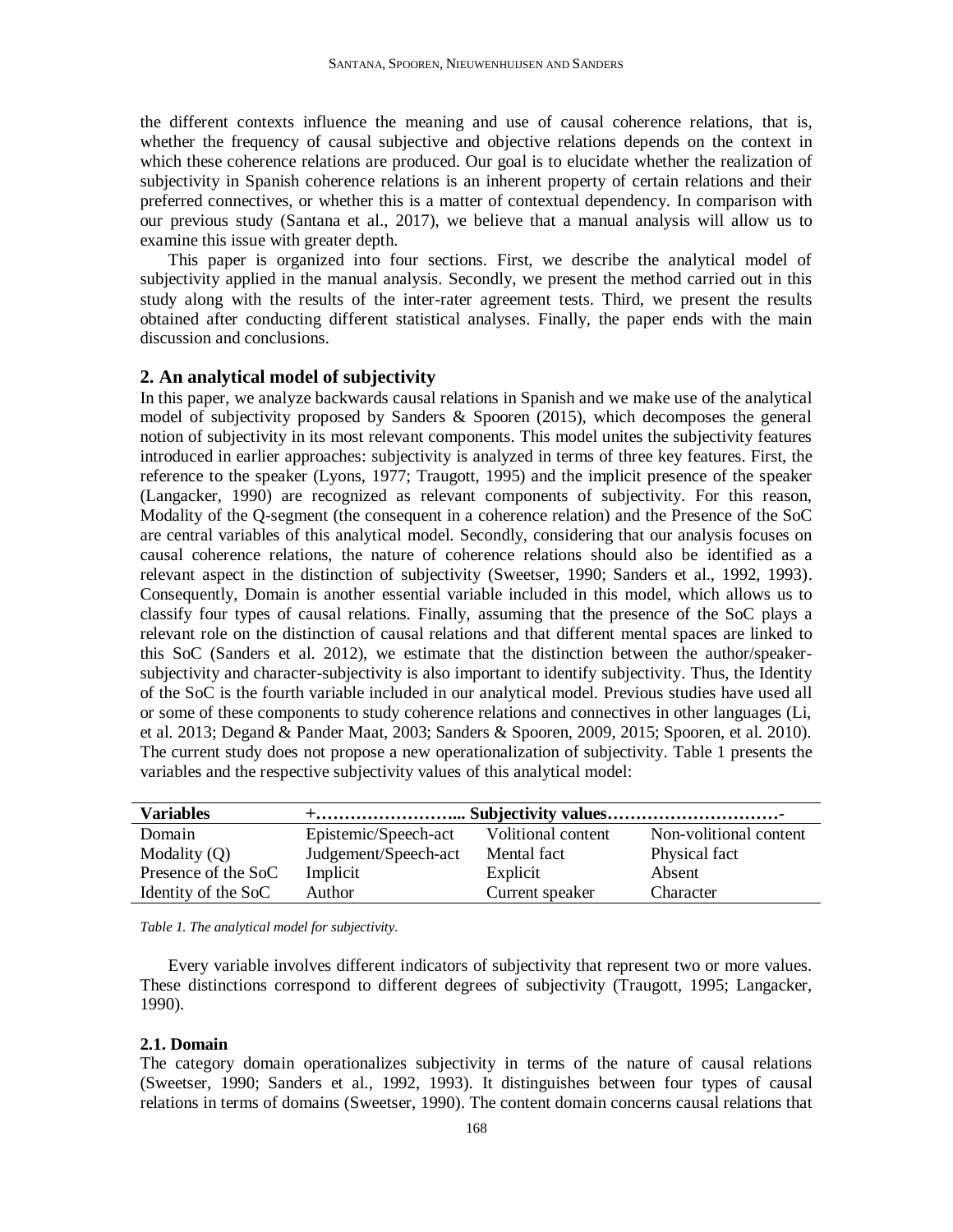occur in the physical world; this means that one event causes another in the "real world". This domain is divided into two subtypes: the volitional content domain that involves the presence of a SoC who performs an intentional act and the non-volitional content domain that does not implicate a SoC at all (Stukker, Sanders & Verhagen, 2008). The epistemic domain concerns causal relations in which a SoC is involved, to the effect that the events are related by the speaker's reasoning. Finally, the speech-act domain concerns causal relations in which the events are related by the speaker who performs a speech act.

As was mentioned previously, these relations indicate different degrees of subjectivity depending on the presence of the SoC: the non-volitional content is assumed as the least subjective domain since there is no SoC in the construction of the causal relation; volitional content is more subjective than non-volitional content because there is a SoC who performs an intentional act involved in the causal relation; epistemic domain is considered even more subjective because there is a SoC who is reasoning, inferencing, concluding, giving an opinion in the causal relation, and the speech-act domain is also a subjective domain because there is a SoC corresponding to the speaker who is performing the speech act involved in the causal relation. Thus, causal relations can be ordered from least subjective to most subjective, as follows:

Non-volitional content < Volitional Content < Speech act/Epistemic

The interpretation of these four domains can be facilitated by using a paraphrase test (Sanders, 1997; Sanders & Spooren, 2015; Li et al., 2013) which is presented in Table 2 (P and Q correspond to the antecedent and the consequent of the causal relation, respectively):

| <b>Domain</b>      | Paraphrase                                                           |
|--------------------|----------------------------------------------------------------------|
| Non-volitional     | P leads to the physical fact/mental fact that Q, and no intention is |
| content            | involved in Q                                                        |
| Volitional content | P leads to the intentional physical act/mental act that Q            |
| Speech-act         | P leads to question/advice/command/promise that Q                    |
| Epistemic          | P leads to the claim/decision/inference/conclusion that Q            |

*Table 2. Paraphrase test used in the analysis of Domain.*

Applying this paraphrase test, example (4) is a non-volitional content relation because the avalanche leads to the physical fact that the road was blocked, and no intention is involved in this causal relation. Moreover, the interpretation of this meaning relation does not require reference to a specific SoC, which is absent. (5) is interpreted as a volitional content relation since feeling tired leads to the intentional physical act of going home. There is a SoC involved in the causal relation, the speaker, who made an intentional decision. (6) is a speech-act relation because the fact that the neighbors are not at home leads to the request to turn up the radio. The speaker motivates her request by reference to the absence of the neighbors. Finally, (7) is classified as an epistemic relation because the observation that the baby is crying leads to the speaker's conclusion that the baby is hungry<sup>6</sup>.

- (4) There had been an avalanche at Roger's pass. As a result, the road was blocked.
- (5) I went home because I felt tired.

 $\overline{a}$ 

- (6) Why don't you turn up the radio? The neighbors are not at home.
- (7) The baby must be hungry, because it is crying.

<sup>6</sup> Example (4) is extracted from Pander Maat and Sanders (2001), (5) and (7) are extracted from Pander Maat and Sanders (2006), and (6) is extracted from Sanders and Spooren (2007).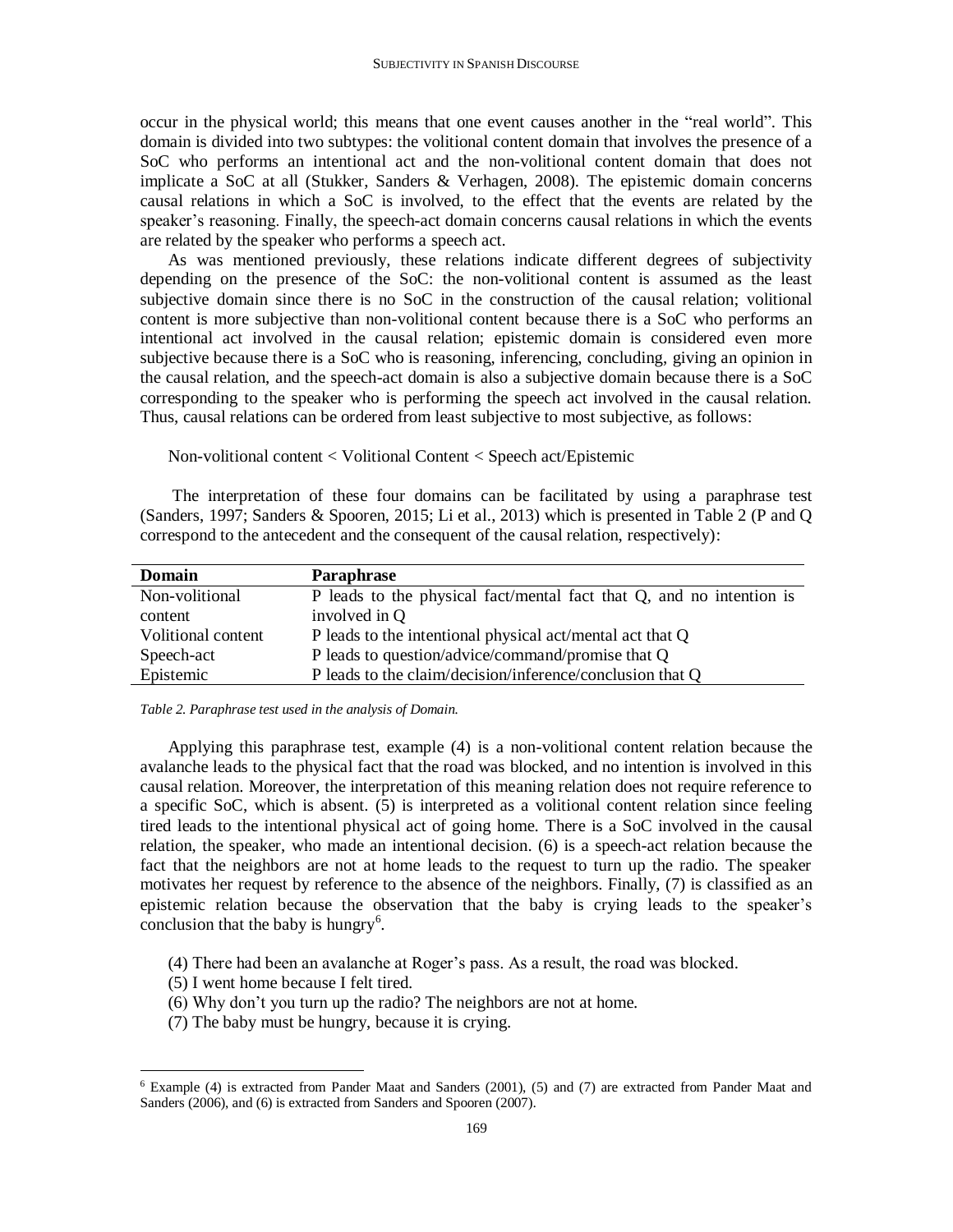#### **2.2. Modality (Q)**

Another possible indicator of subjectivity is in the modality of the segments connected. In our analysis we consider the modality of backward causal relations, i.e. relations in which the consequent (Q) corresponds to the first segment whereas the antecedent (P) to the second segment. Particularly, we focus on the first segment because the Q is the place where subjectivity can be most manifest in backward relations.

The modality or propositional attitude can be of different types (Sanders et al, 1992, 1993; Sanders & Spooren, 2015). In this study modality has four values: physical fact, mental fact, speech-act and judgement. The modality is a physical fact if the segment Q describes events or states that take place in the real world and can be observed in the physical world (4); it is a mental fact if the segment Q depicts mental states such as personal feelings, mental processes, or psychological activities (5); the modality is a speech-act if the segment Q is a general question, a rhetorical question, or an imperative construction (6) and finally the modality is a judgement if the segment Q presents an opinion, claim, conclusion or deduction (7).

These types of modality (Q) show different degrees of subjectivity, depending on the complexity involved in the causal relation (Sanders et al., 2012): physical fact indicates the lowest degree of subjectivity because it does not involve a mental process of a SoC. Mental fact is more subjective than physical fact since it involves a mental state of a SoC, but it is less subjective than speech-act and epistemic because these indicators require complex actions that must be carried out by a SoC like commanding an action, asking a question, formulating an opinion or drawing a conclusion, for instance. Thus, indicators of modality can be ordered from least subjective to most subjective, as follows:

Physical fact < Mental fact < Speech act/Judgement

The interpretation of these indicators of modality (Q) can be facilitated by using a paraphrase test, which is presented in Table 3:

| <b>Modality (Q)</b> | Paraphrase                                                                             |
|---------------------|----------------------------------------------------------------------------------------|
| Physical fact       | The fact/event/situation that Q                                                        |
| Mental fact         | The decision/thinking/analysis/feeling that Q                                          |
| Speech-act          | Speaker questions/recommends/promises/commands here and now<br>that Q                  |
| Judgement           | SoC comes here and now to the conclusion that Q, and an evaluation<br>is involved in Q |

*Table 3. Paraphrase test used in the analysis of Modality (Q).* 

Given this paraphrase test and the previous examples, the modality (Q) in example (4) is a physical fact since the fact that the road was blocked is observable in the real world. No mental process is carried out by a speaker. In (5), modality (Q) is mental fact because the volitional action of going home was a decision ("I decided to go home"). Therefore, a mental process carried by a speaker was necessary to make that decision. In  $(6)$ , the modality  $(Q)$  is speech-act because the speaker asks a question here and now ("I ask you here and now to turn up the radio"). So, a mental process carried out by a speaker was mandatory to ask the action to another speaker. Finally, the modality (Q) in (7) is judgement because the claim that the baby is hungry is a conclusion in the here and now ("I here and now conclude that hunger must be the reason").

#### **2.3. Presence of the SoC**

The presence of the SoC distinguishes whether a SoC, if present, is explicitly referred to (Lyons, 1977; Langacker, 1990; Traugott, 1995). This variable has three values, which express different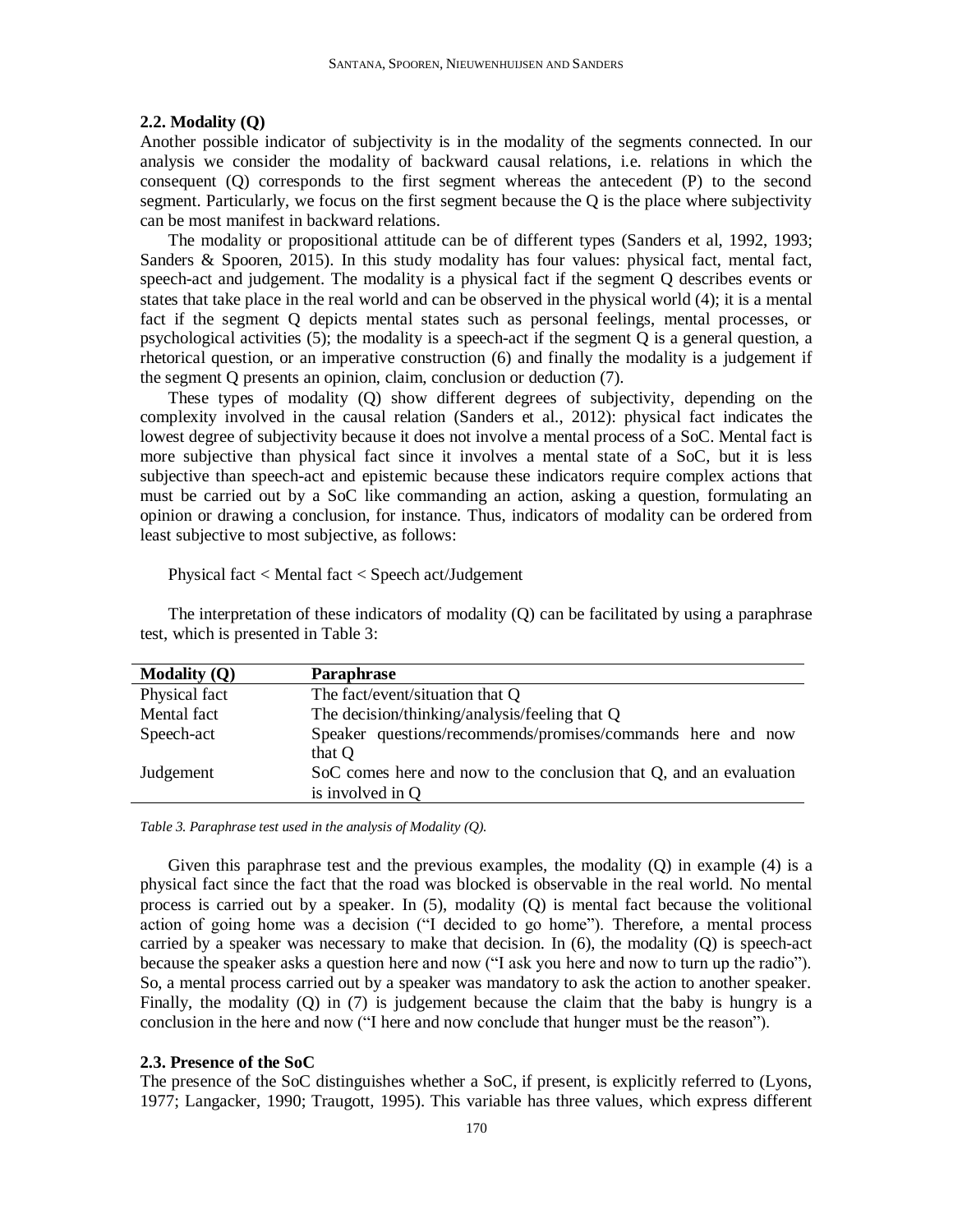degrees of subjectivity depending on the linguistic reference to the SoC: Absent SoC, Implicit SoC and Explicit SoC. Absent SoC is the least subjective because there is no SoC involved in the causal relation. Consider again the examples (4-7), repeated below. In (4) there is no SoC because there is no human intention or motivation in the causal relation. In (5), the presence of the SoC is explicit since there is an explicit reference to a SoC who decided to go home (the first-person pronoun *I*). In (6) and (7), the presence of the SoC is implicit because there is a SoC that performs a speech act and draws a conclusion, respectively, but there is no linguistic signal that provides information about these SoCs.

- (4) There had been an avalanche at Roger's pass. As a result, the road was blocked.
- (5) I went home because I felt tired.
- (6) Why don't you turn up the radio? The neighbors are not at home.
- (7) The baby is hungry, because it is crying.

Implicit SoCs are the most subjective indicator because there is a SoC involved in the causal relation but as there is no linguistic signal referring to that SoC, it is not part of the utterance and remains off-stage. Explicit SoC is more subjective than absent SoC because there is a SoC involved, but the explicit reference puts the SoC on-stage (Langacker, 1990), making it objective to a certain degree. Consequently, indicators of the presence of the SoC can be ordered from least subjective to most subjective, as follows:

Absent SoC < Explicit SoC < Implicit SoC

#### **2.4. Identity of the SoC**

The identity of the SoC is a variable that has three values: character, main author/speaker or current speaker (Sanders et al., 2012). The identity of the SoC is character when the SoC is someone other than the author/speaker. It is main author/speaker when it is the main speaker who establishes the causal relation. Finally, it is current speaker when the main speaker is presenting a causal relation for which s(he) is not responsible; generally, a secondary speaker is quoted. Those cases in which no SoC is identified have been coded as non-applicable (N/A).

The identity of the SoC in (8) is character because the basketball player is the actor who volitionally apologized to the authorities. It is a third person actor. In (9), the identity of the SoC is the author because there is a SoC who is offering his/her opinion and it is the main speaker. (S)he is establishing the causal connection between both segments. Finally, the identity of the SoC in (10) is current speaker 'Primo Levi' because an author (in this case a quoted speaker, the public prosecutor) is quoting the causal construction made by Primo Levi and quotation marks indicate what he said.

- (8) The basketball player Federico Kammerichs, from Pamesa Valencia, apologized to the authorities of the Spanish club because last Friday he returned to Argentina without permission.
- (9) There should not be "classes" in a democracy since the title per se implies inequality.
- (10) The public prosecutor has pointed out that "those words were not pronounced by a common person and they have a decisive influence". "I remind you what Primo Levi wrote: 'We have a responsibility while we live. We must answer for everything we write, word for word because every word leaves a mark," the public prosecutor has said to a downcast De Luca.

The different degrees of subjectivity of these indicators are associated with the distance between the SoC and the main speaker: character is the least subjective identity because it corresponds to the responsible actor for the causal relation, who differs from the main speaker;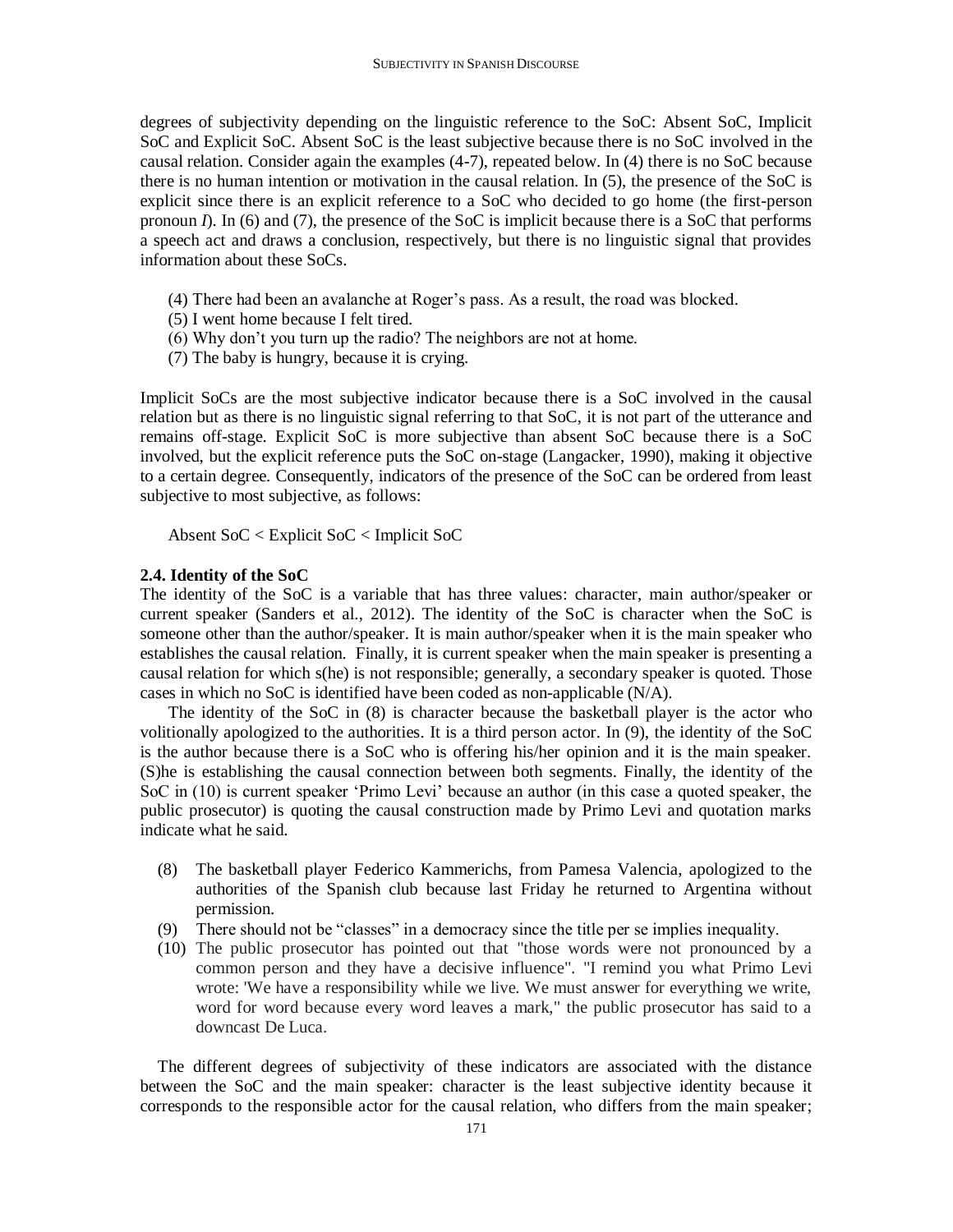the current speaker is more subjective than character since it corresponds to a SoC who constructs the causal relation, but it is less subjective than the author because the SoC is referred to explicitly by the main speaker; author is the most subjective indicator because it corresponds to the SoC who constructs the causal relation and is the main speaker of the causal relation. In this way, indicators of the identity of the SoC can be ordered from least subjective to most subjective, as follows:

#### N/A < Character < Current speaker < Author

We have now identified the four subjectivity features with their indicators, which constitute the analytical model that has been applied in the manual analysis of coherence relations. In this analysis, each variable is considered a separate variable, even though various empirical studies using this model (Li et al., 2013; Spooren et al, 2010; Sanders & Spooren, 2015) have revealed a correlation between some variables, such as presence of the SoC and domain of the relations. For instance, non-volitional relations typically do not have a SoC. Still, we think it is important to analyze corpora in terms of these variables separately, because it is very well possible that subjectivity is linguistically expressed differently in one language than in another. In the section that follows, the method used in this study will be described.

#### **3. Method**

Different methodological steps were carried out: sampling of the corpus, data analysis and processing and analyses establishing inter-rater agreement. In this section, this information will be described in detail.

#### **3.1. Corpus**

l

Six data sets with backward causal coherence relations were constructed, four of them corresponding to causal explicit relations and the other two to causal implicit relations. The sets for explicit relations contain relations marked by the three connectives of interest: *porque* ('because'), *ya que* ('since') and *puesto que* ('given that'), which were extracted from different corpora<sup>7</sup>. The first and second set correspond to examples selected randomly from the academic and journalistic corpus of Spanish constructed in our previous corpus-based study (Santana et al., 2017); specifically, the fragments were extracted from essays, research articles and textbooks in Education and Psychology, and from editorials and news, respectively. The third and fourth set contain examples selected randomly from the CORPES XXI<sup>8</sup>, which is a freely available online corpus created by the Royal Spanish Academy (RAE in Spanish). We decided to use this resource instead of others because it enabled us to select the required number of cases for each connective. For example, in the case of RST Spanish Treebank, we explored the distribution of those relations that could be considered as causal relations (*cause*, *justification*, *result*, *motivation* and *evidence*) and we noticed that the frequencies of the connectives of interest were restricted to few cases. Moreover, CORPES XXI allowed us to consult cases of these connectives using different search parameters. The search parameter for the third set was 'academic texts'; the fragments stem mainly from textbooks, research articles, essays, proceedings, theses and research reports from different disciplines. For the fourth set, the search parameters were 'news', 'editorials' and 'opinion articles'; the resulting fragments stem from these journalistic text types. Table 4 shows the distribution of these explicit relations:

<sup>&</sup>lt;sup>7</sup> The random selections for the first, second, third and fourth set of causal coherence relations were carried out using a sequence generator available from http:www.random.org/

<sup>8</sup> Available from <http://web.frl.es/CORPES/view/inicioExterno.view>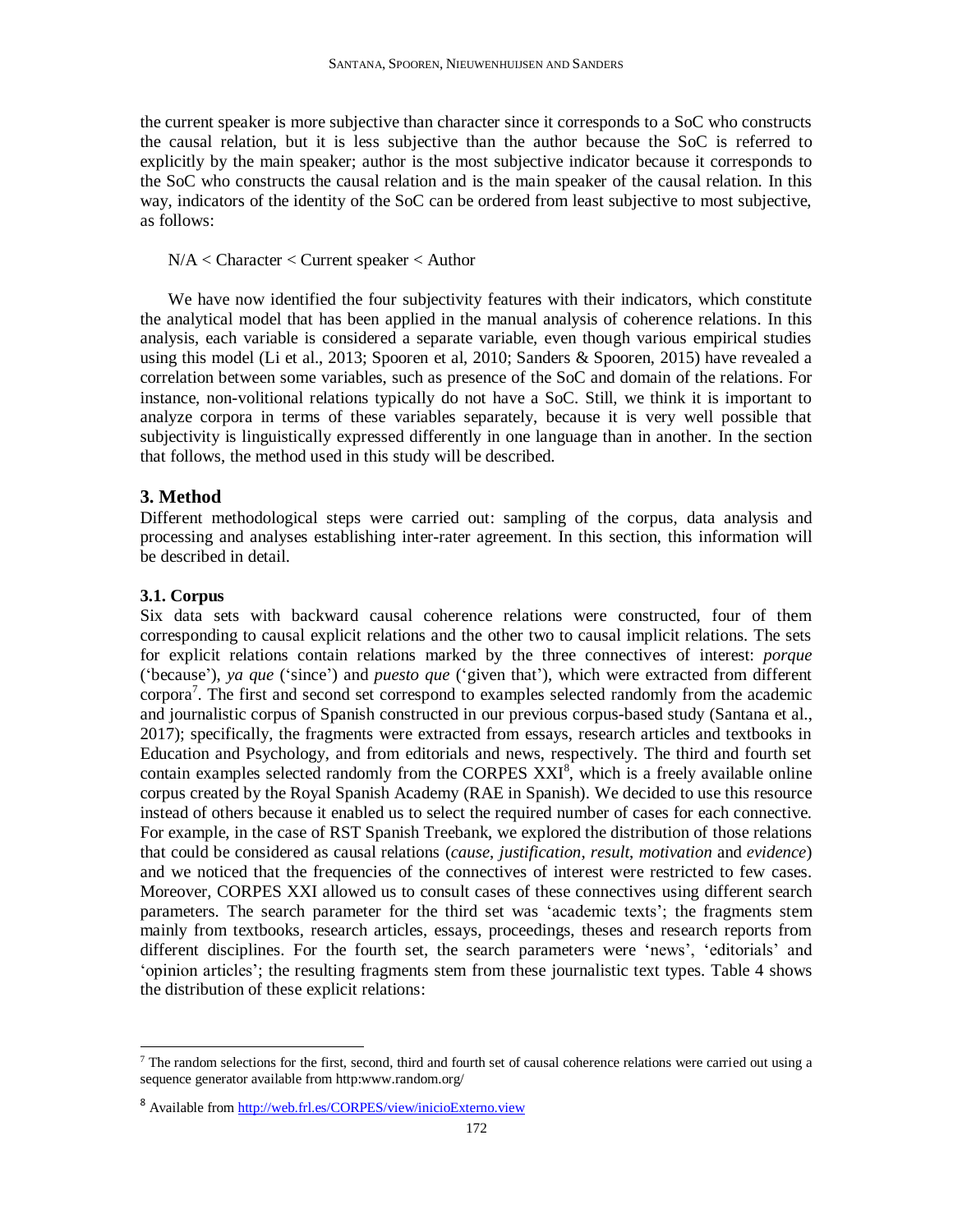| <b>Connective</b> | <b>Academic</b><br>sub-corpus | <b>Journalistic</b><br>sub-corpus | Academic<br><b>CORPES XXI</b> | <b>Journalistic</b><br><b>CORPES XXI</b> | <b>Total</b> |
|-------------------|-------------------------------|-----------------------------------|-------------------------------|------------------------------------------|--------------|
| Porque            | 30                            | 30                                | 30                            | 30                                       | 120          |
| ('because')       |                               |                                   |                               |                                          |              |
| Ya que            | 30                            | 30                                | 30                            | 30                                       | 120          |
| ("since")         |                               |                                   |                               |                                          |              |
| Puesto que        | 30                            | 30                                | 30                            | 30                                       | 120          |
| ('given that')    |                               |                                   |                               |                                          |              |
| Total             | 90                            | 90                                | 90                            | 90                                       | 360          |

*Table 4. Distribution of explicit causal relations selected from each corpus.*

Table 4 shows an identical frequency of examples for every connective. However, originally it was not possible to extract enough cases for *ya que* ('since') and *puesto que* ('given that') from the academic and journalistic corpus of Spanish<sup>9</sup> (Santana et al., 2017) since their frequencies did not reach 30. Given the purpose of describing the semantic-pragmatic profile of Spanish connectives, it was necessary to obtain the same number of examples per connective. To achieve this purpose, new texts were added to the corpus considering the same sources settled in its original construction: one essay of Psychology, one essay of Education, one research article of Psychology, ten editorials and ten news texts.

A specific segmentation was considered for each selected case: previous context (C1), which is the clause<sup>10</sup> that precedes the causal relation; segment 1 (S1), which is the clause that functions as Q (consequence) in the causal relation; the causal connective (*porque,* 'because', *ya que*  'since'*, puesto que* 'given that'); segment 2 (S2), which is the clause adjacent to S1 and functions as P (cause) in the causal relation; finally, posterior context (C2), which is the clause that follows the causal relation established between S1 and S2. Analysts analyzed exclusively the causal relation that exists between S1 and S2; C1 and C2 were presented just to provide more information to the analysts, which could lead to a better classification. Fragment (11) illustrates the examples included in the data sets of explicit relations:

(11) **(C1)** Desde 2012 cuando se superaron los tres millones de peregrinos, Arabia Saudí ha limitado el número de asistentes debido tanto a las controvertidas obras que se realizan en la Gran Mezquita de La Meca como al temor a epidemias. **(S1)** Pero se trata de una medida temporal, **ya que (S2)** el objetivo de los trabajos es ampliar la superficie de la aljama en 400.000 metros cuadrados, **(C2)** para que pueda acoger hasta 2,2 millones de fieles a un tiempo.

'**(C1)** Since 2012 when there were more than three million of pilgrims, Saudi Arabia has limited the number of attendees because of the controversial works performed in the Grand Mosque of Mecca and the fear of epidemics. **(S1)** But it is a temporary measure, **since (S2)** the purpose of the works is to expand the area of the mosque in 400,000 square meters **(C2)**, so that it can accommodate up to 2.2 million of faithful at a time.'

As can be noticed in (11), the clause was considered as the minimal unit of analysis for S1 and S2. However, we also considered the propositional content, this is the meaning that underlies every segment, and which allows us to construct a mental representation of the causal relation. Thus, the selected examples vary in terms of clauses, some of them containing only one clause in

l

<sup>9</sup> The frequencies of backwards cases of *porque* ('because'), ya que ('since') and *puesto que* ('given that') in academic texts were 98, 106 and 31, respectively (273,359 words); and in journalistic texts, the frequencies were 79, 22 and 14, respectively (175,466).

<sup>&</sup>lt;sup>10</sup> 'Clause' was defined here as "a structure that contains a predicate headed by a main verb".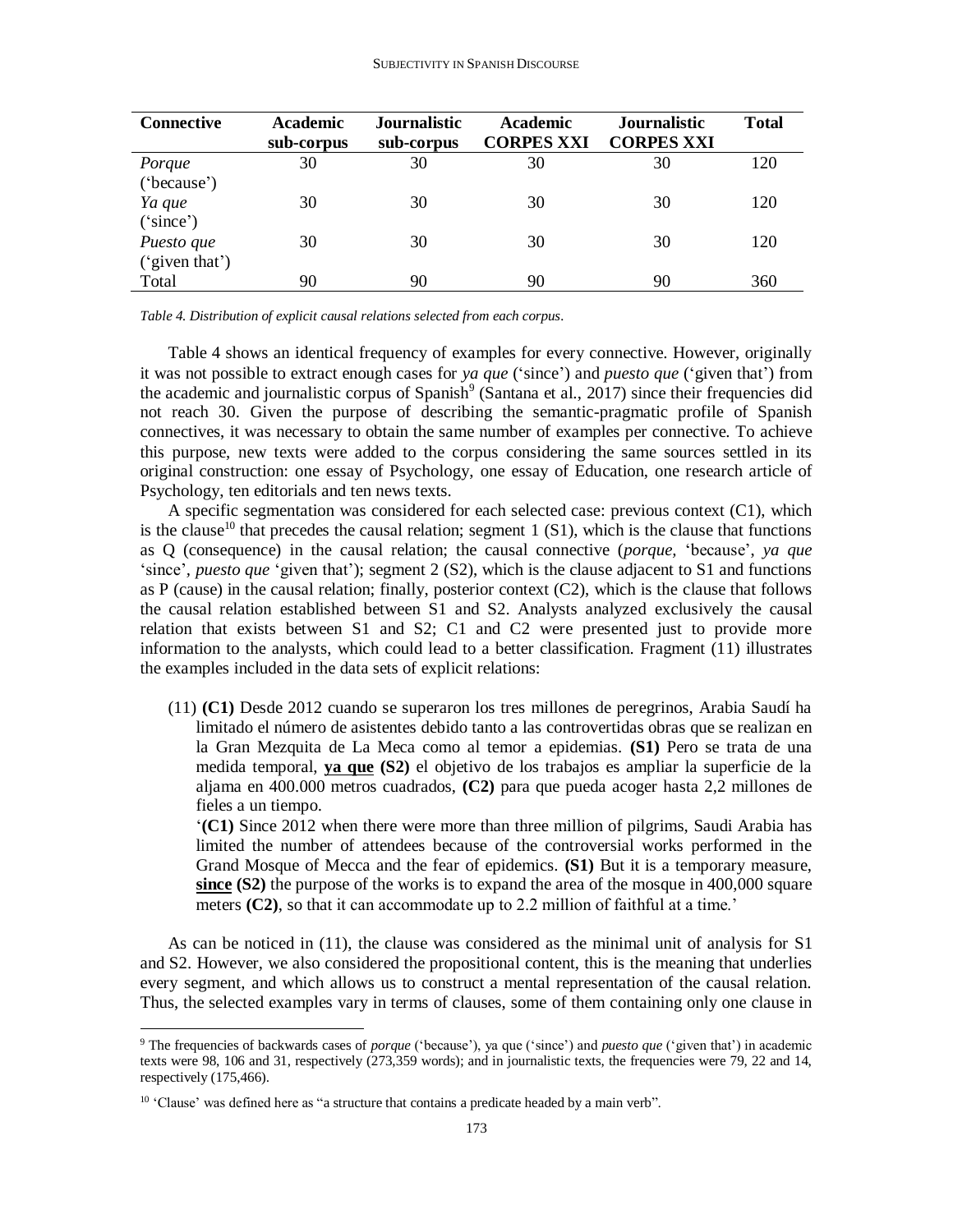S1 and S2, respectively, as in (11), and others containing more than one clause in S1 or S2. In (12), S1 consists of a complex of hierarchically ordered clauses (indicated by lowercase 'c'), but *ya que* ('since') is connecting two independent and adjacent segments, which was the main criterion assumed for all the selected examples:

(12) **(S1)** Llama la atención la forma [c1 como lograron [c2 ascender en la sociedad colombiana [c3 a pesar de no encontrar un marco institucional [c4 que favoreciera su integración debido a políticas restrictivas hacia los extranjeros [c5 cuya procedencia no fuera europea c5] c4] c3] c2] c1], **ya que (S2)** la postura gubernamental era recibir a manos llenas la influencia del viejo continente a través de sus hijos. **(C2)** Sin embargo las leyes, aunque abundantes en este campo, resultaban ineficientes a pesar de haberse redactado varios proyectos, pues las cifras de inmigrantes europeos que decidieron establecerse en el país durante la emigración masiva fueron mínimas por el poco atractivo económico que revestía la nación.

'**(S1)** It is striking [c1 how they managed [c2 to ascend in Colombian society [c3 in spite of the fact that they did not find an institutional framework [c4 that favored their integration due to restrictive policies towards foreigners [c5 whose origin was not European c5] c4] c3] c2] c1], **since (S2)** the governmental position was to receive generously the influence of the old continent through their children. **(C2)** However, the laws, although abundant in this field, were inefficient in spite of the fact that several projects had been drafted, since the numbers of European immigrants who decided to settle in the country during the mass emigration were minimal because of the lack of economic attractiveness of the nation.'

Regarding the sets for implicit relations, the cases were extracted from the academic and journalistic corpus of Spanish constructed in our previous corpus-based study (Santana et al., 2017). To this effect, academic and journalistic text types were randomly selected from the corpus and examined to identify the implicit causal relations. This process was repeated until 60 implicit relations were identified for each context, which was identical to the number collected by each connective in the explicit sets (see Table 4). Table 5 shows the distribution of these implicit relations for every corpus<sup>11</sup>:

|                                     | Academic<br>sub-corpus | Journalistic<br>sub-corpus | Total |
|-------------------------------------|------------------------|----------------------------|-------|
| <i>Implicit causal</i><br>relations | 60                     | 60                         | 120.  |

*Table 5. Distribution of implicit causal relations selected from each corpus.*

Implicit relations were segmented in the same way as explicit relations, with the exception that these relations did not contain a connective linking S1 and S2. Fragment (13) illustrates the examples included in the data sets of implicit relations:

(13) **(C1)** 3.2. Concepto de cine de animación

**(S1)** El cine es una ilusión. **(S2)** Las imágenes en movimiento no existen. **(C2)** Se necesita la existencia de 24 imágenes fijas por segundo para crear esa sensación de movimiento.

'**(C1)** 3.2. Concept of animation cinema

 $\overline{a}$ 

<sup>&</sup>lt;sup>11</sup> 84 academic texts (180,955 words) and 215 journalistic texts (100,647 words) were analyzed to identify 120 examples.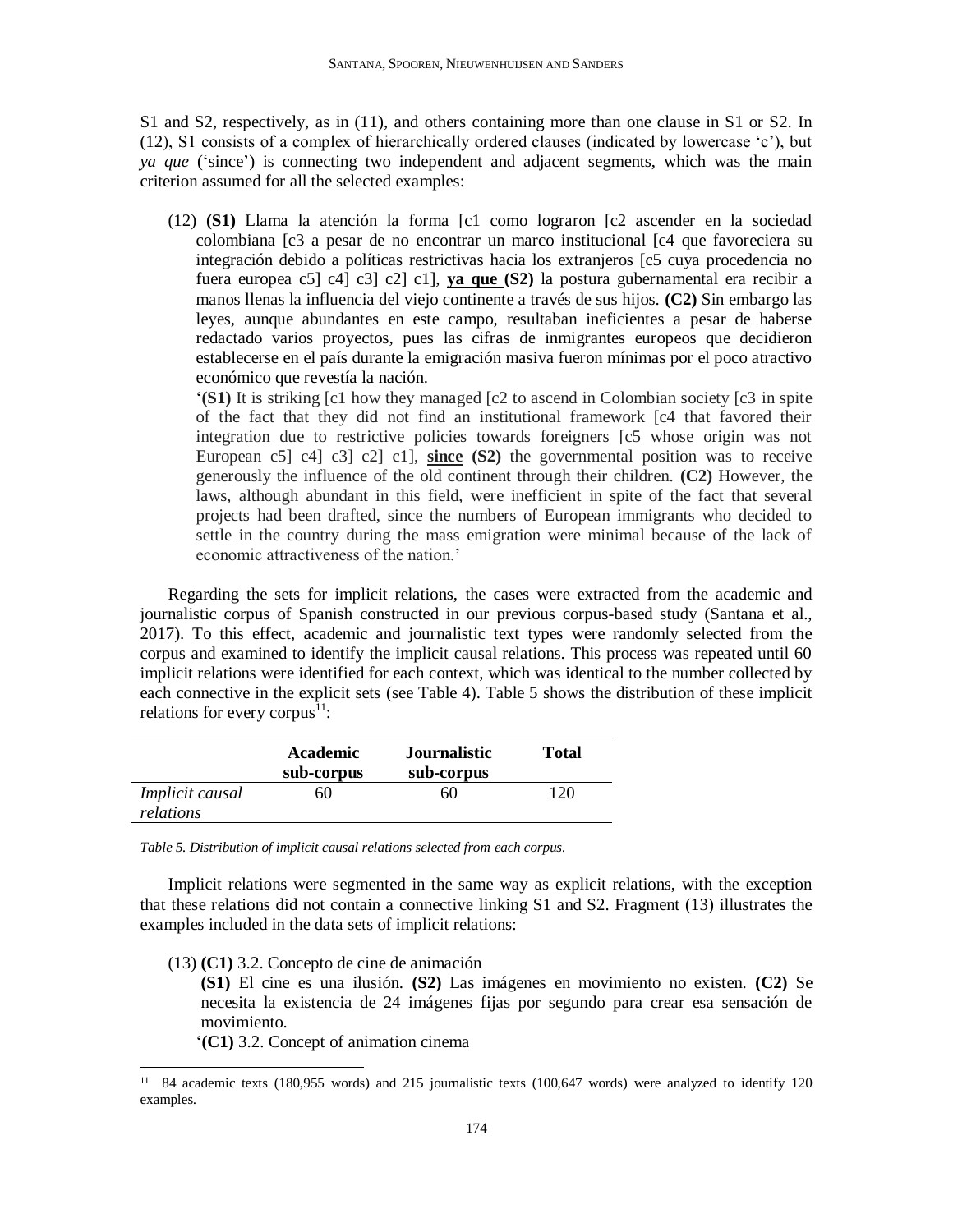**(S1)** Cinema is an illusion. **(S2)** Moving images do not exist. **(C2)** The existence of 24 still images per second is required to create that feeling of movement.

# **3.2. Manual analysis**

The manual text analysis consisted of coding the data sets described in Section 3.1 by evaluating the variables of the analytical model explained in Section 2. This task was carried out initially by three native speakers of Spanish, one of the authors of this paper and two collaborators. All of them work in the field of discourse studies at different universities. The analysis proceeded in three phases. The first was the 'warming-up phase' aimed at training the analysts. In this phase, a protocol of analysis was presented (see Appendix 1), containing information about the purpose of the analysis, explaining the categories of the analytical model and the procedures that should be carried out. The analysts also examined a set of examples (20 cases per each one) in order to practice with the categories and discuss problematic cases. These examples were extracted from the same corpora used for the creation of the data sets. Four cases corresponded to implicit relations, six to relations marked by *porque* ('because') relations, five to relations marked by *ya que* ('since'), and five to relations marked by *puesto que* ('given that'). Table 6 illustrates one of these examples:

| Item | Example                             | Domain      | Modality     | Presence   | Identity of | Observations              |
|------|-------------------------------------|-------------|--------------|------------|-------------|---------------------------|
|      |                                     |             |              | of<br>the  | the SoC     |                           |
|      |                                     |             |              | <b>SoC</b> |             |                           |
| 17   | (C1) Ciertamente, el concepto de    | Epistémico  | Juicio?      | Implícito  | Autor       | Dominio:<br>en<br>casos   |
|      | deconstrucción no era empleado      | 'Epistemic' | 'Judgement?' | 'Implicit' | 'Author'    | como este me cuesta       |
|      | Aguilar<br>indistintamente;<br>por  |             |              |            |             | determinar<br>si<br>es.   |
|      | como se anotó con anterioridad,     |             |              |            |             | realmente un estado de    |
|      | en la experiencia con las obras     |             |              |            |             | cosas del mundo físico    |
|      | debía sugerirse el modulador        |             |              |            |             | observable o si se trata  |
|      | adecuado para su apreciación y      |             |              |            |             | de una interpretación,    |
|      | comprensión. (S1) Por otra parte,   |             |              |            |             | juicio,<br>valoración,    |
|      | las connotaciones particulares que  |             |              |            |             | conclusión del autor.     |
|      | el concepto cobró en el discurso    |             |              |            |             | Tiendo a creer que es     |
|      | Aguilar<br>crítico<br>de<br>están   |             |              |            |             | epistémico, ya que con    |
|      | íntimamente relacionadas con la     |             |              |            |             | el parafraseo no suena    |
|      | especificidad de las obras que      |             |              |            |             | lógica<br>una             |
|      | fueron observadas mediante esta     |             |              |            |             | interpretación<br>no      |
|      | plataforma conceptual, puesto       |             |              |            |             | volitiva                  |
|      | que (S2) Aguilar se remitió a la    |             |              |            |             |                           |
|      | deconstrucción como un concepto     |             |              |            |             | 'Domain: in cases like    |
|      | táctico para explicar ciertas       |             |              |            |             | this one, it is hard for  |
|      | características de orden formal.    |             |              |            |             | me to determine if it is  |
|      | (C2) Existen dos artículos clave    |             |              |            |             | a state of the physical   |
|      | para ilustrar este fenómeno:        |             |              |            |             | and observable world      |
|      | "Construcciones privadas en la      |             |              |            |             | or if it is an author's   |
|      | U.N.: Armar y desarmar en un        |             |              |            |             | interpretation,           |
|      | lienzo" y "Salas Silva en El        |             |              |            |             | judgement, evaluation     |
|      | Museo: Un exquisito 'déjà vu'".     |             |              |            |             | or conclusion. I tend to  |
|      | '(C1) Certainly, the concept of     |             |              |            |             | think<br>that<br>it<br>is |
|      | deconstruction was not used by      |             |              |            |             | epistemic since<br>by     |
|      | Aguilar interchangeably; as noted   |             |              |            |             | using the paraphrase      |
|      | previously, in the experience with  |             |              |            |             | volitional<br>test<br>a   |
|      | works, the<br>appropriate<br>the    |             |              |            |             | interpretation does not   |
|      | modulator should be suggested       |             |              |            |             | sound logical.'           |
|      | for<br>its<br>appreciation<br>and   |             |              |            |             |                           |
|      | understanding. $(S1)$ On the other  |             |              |            |             |                           |
|      | hand, the particular connotations   |             |              |            |             |                           |
|      | that the concept took in the        |             |              |            |             |                           |
|      | critical Aguilar's speech are       |             |              |            |             |                           |
|      | intimately<br>related<br>to<br>the  |             |              |            |             |                           |
|      | specificity of the works that were  |             |              |            |             |                           |
|      | observed through this conceptual    |             |              |            |             |                           |
|      | platform given that (S2) Aguilar    |             |              |            |             |                           |
|      | referred to deconstruction as a     |             |              |            |             |                           |
|      | tactical concept to explain certain |             |              |            |             |                           |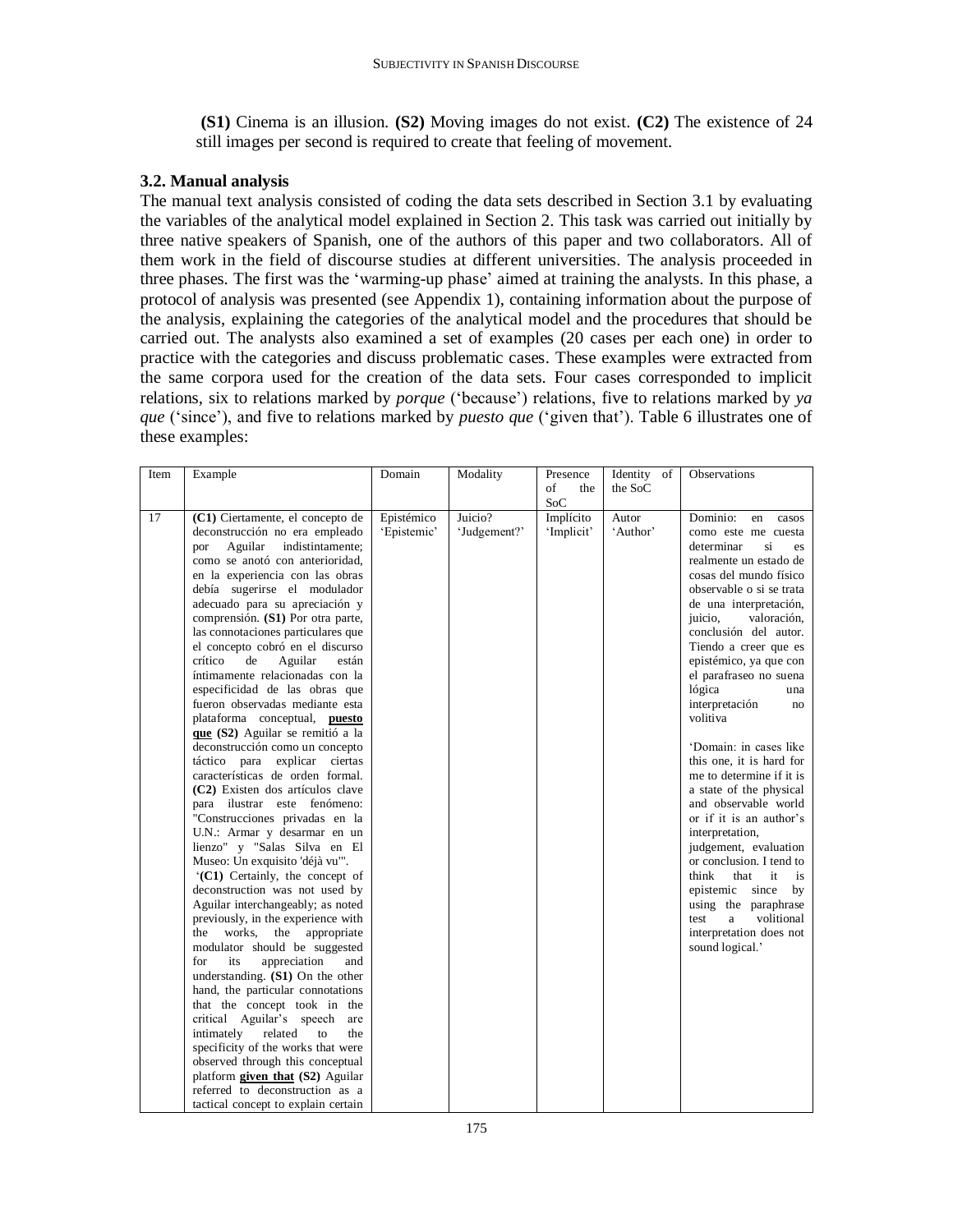| formal characteristics. (C2) There |  |  |  |
|------------------------------------|--|--|--|
| are two key articles to illustrate |  |  |  |
| this<br>phenomenon:                |  |  |  |
| "Construcciones privadas en la     |  |  |  |
| U.N.: Armar y desarmar en un       |  |  |  |
| lienzo" and "Salas Silva en El     |  |  |  |
| Museo: Un exquisito 'déjà vu".'    |  |  |  |

*Table 6. Example of codebook used in the manual text analysis.* 

Table 6 shows the elements that were included in the codebook of the manual text analysis. In the *Example* column*,* the case to be analyzed was presented, in the *Domain*, *Modality*, *Presence of the SoC* and *Identity of the SoC* columns, annotators identified the values corresponding to such variables and in the *Observation* column, annotators included a comment, question or doubt related to each case. In this way, every case was discussed between annotators, and they agreed on how to analyze the examples, especially the most problematic cases.

The second phase was the preliminary manual analysis of data sets, which focused on applying the analytical model and clarifying doubts about the categories. This phase was considered important because it is assumed that the quality of coding improves over time (Spooren & Degand, 2010). Thus, we ensured the correct interpretation of the variables and the codebook before carrying out the official analysis. In this phase, the type of analysis that was carried out is called 'partial overlap coding', which implies that the sample is cut up in several subparts of which some are double coded, while others are coded by only one analyst (Spooren & Degand, 2010; Li, et al., 2013). Considering that we counted on three analysts and our corpus contained 480 examples distributed in explicit and implicit relations, 15% of the sample was coded by analyst 1 (72 cases); another 15% was coded by analyst 2 (72 cases); and finally, all the examples evaluated by analyst 1 and 2 (144 cases) were coded by analyst 3. These examples were similar to those illustrated in Table 6. After carrying out this preliminary round of analysis, several disagreements were identified between annotators, conflicting cases were discussed and criteria for the official analysis were agreed on. This discussion was carried out separately between the analysts, so the examples analyzed by analysts 1 and 2 were not shared between them; analyst 3 was the only one who had access to all the examples.

The third phase corresponded to the final manual analysis of the data. Here we used the same type of analysis 'partial overlap coding' but unlike the second phase, the analyses were done with two rather than three analysts. In this way, one analyst examined 15% of the sample (72 cases), which corresponded to different examples to those given in the preliminary round of analyses and the other analyst examined all the examples of the sample (480 cases). These examples were comparable to those presented in the previous phases (see Table 6). In total, considering all phases of the analysis process (the warming-up phase, the preliminary manual analysis, and the final manual analysis of the data), three rounds of annotations were carried out. Different, ambiguous and clear examples were discussed in the first and second phases, so the annotator who analyzed most of the sample (480 cases) in the third phase, followed the criteria established as a result of previous annotations. Therefore, annotations in the third phase do not show as much variation as the annotations carried out in the previous phases. This method ensured that at least 15% of the data was double-coded, it also enabled us to use the information of double-coded data in order to conduct statistical analyses and it made possible to enhance the reliability of data coded by one analyst.

#### **3.3. Inter-rater agreement**

The level of inter-rater agreement was calculated taking into account the double-coded data collected in the third phase of our analysis, which correspond to 72 cases of the sample (15% of the total analyzed corpus). This selection consisted of 36 cases extracted from the academic context and 36 cases from the journalistic context. All of them were extracted randomly.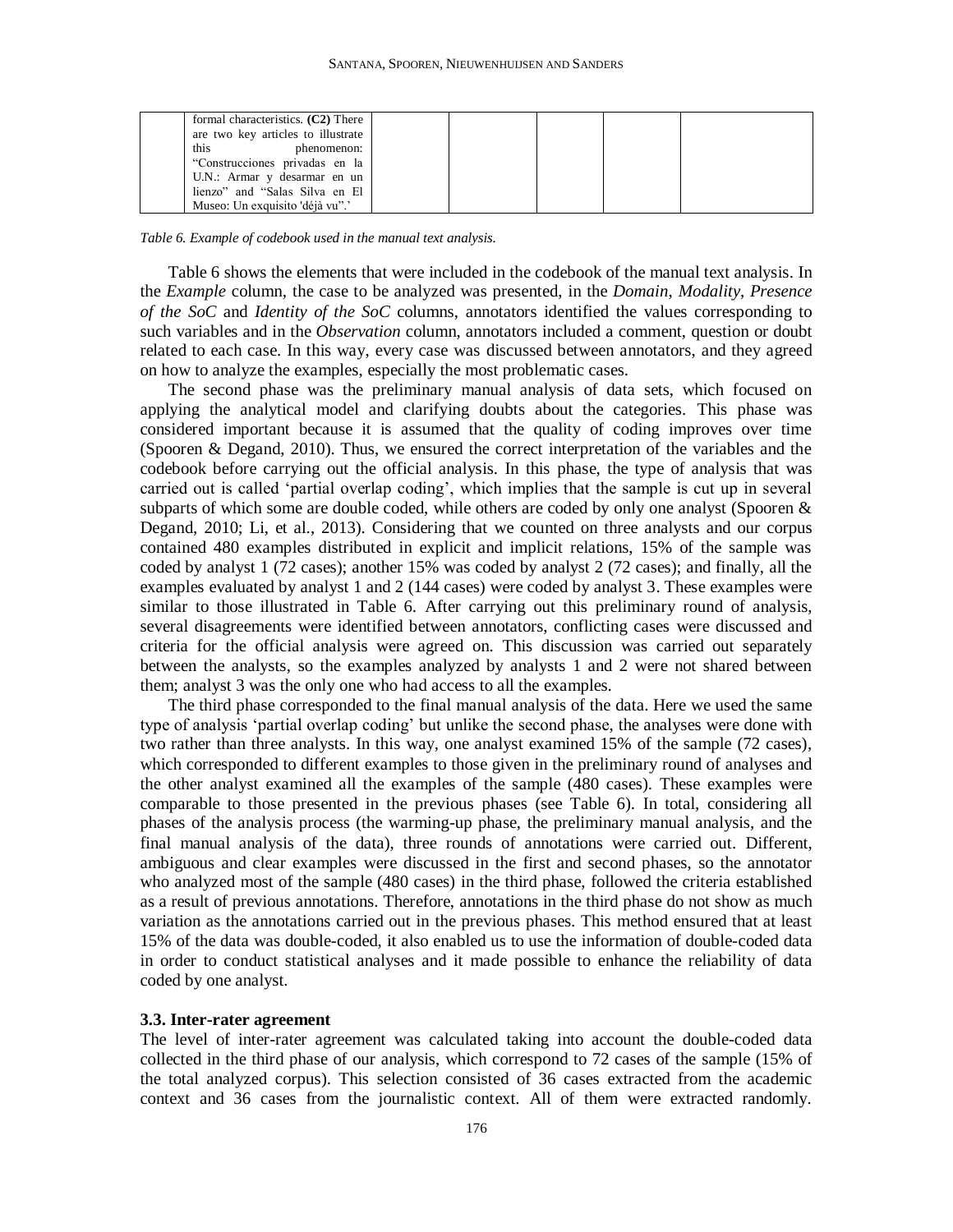Regarding the cases of the academic context: five essays of Education, two essays of Psychology, six research articles of Education, three research articles of Psychology, four textbooks of Education and four textbooks of Psychology were extracted from the academic corpus of Spanish (Santana et al., 2017) and four research articles, three textbooks, two essays, one proceeding, one research report and one thesis were obtained from CORPES XXI. In relation to the cases of the journalistic context: twelve editorials and eight news were extracted from the journalistic corpus of Spanish (Santana et al., 2017) and seven editorials, five news and four opinion articles were collected from CORPES XXI. Table 7 shows the inter-rater agreement:

| Variable        | Percentage of | Cohen's | N Cases |
|-----------------|---------------|---------|---------|
|                 | agreement     | Kappa   |         |
| Domain          | 90.3%         | 0.68    | 72      |
| Modality $(Q)$  | 65.3%         | 0.42    | 72      |
| Presence of     | 93.1%         | 0.84    | 72.     |
| the SoC         |               |         |         |
| Identity of the | 94.4%         | 0.85    | 72      |
| Soc             |               |         |         |

*Table 7. Inter-rater agreement per variable among annotators.*

It can be seen from the data in Table 7 that the percentage of agreement was over 90% in three of the variables. Moreover, the indicator of Cohen's Kappa shows that the agreement was excellent for the identity of the SoC and for the presence of the SoC (following the interpretation rules for Kappa suggested by Landis and Koch, 1977). In the case of the domain, the level of agreement can be labeled substantial. The agreement was low in case of modality (Q), which reveals that it is the most controversial category of the analytical model. For further detail, Tables 8, 9, 10 and 11 provide the confusion matrices of each subjectivity feature<sup>12</sup>:

| Domain         | Analyst 3 |            |            |                |  |
|----------------|-----------|------------|------------|----------------|--|
| Analyst 1      | Epistemic | Speech-act | Volitional | Non-volitional |  |
| Epistemic      | 56        |            |            |                |  |
| Non-volitional |           |            |            |                |  |
| Volitional     |           |            |            |                |  |

*Table 8. Confusion matrix of Domain.*

| Modality $(Q)$ | Analyst 3 |            |             |               |  |  |
|----------------|-----------|------------|-------------|---------------|--|--|
| Analyst 1      | Judgement | Speech-act | Mental fact | Physical fact |  |  |
| Judgement      | 30        |            |             |               |  |  |
| Speech-act     |           |            |             |               |  |  |
| Mental fact    |           |            |             |               |  |  |
| Physical fact  |           |            |             |               |  |  |

*Table 9. Confusion matrix of Modality (Q).*

 $\overline{a}$ 

<sup>&</sup>lt;sup>12</sup> Matrices are calculated on the basis of the total number of double-coded data, i.e. 72 cases of the sample (15% of the total analyzed corpus).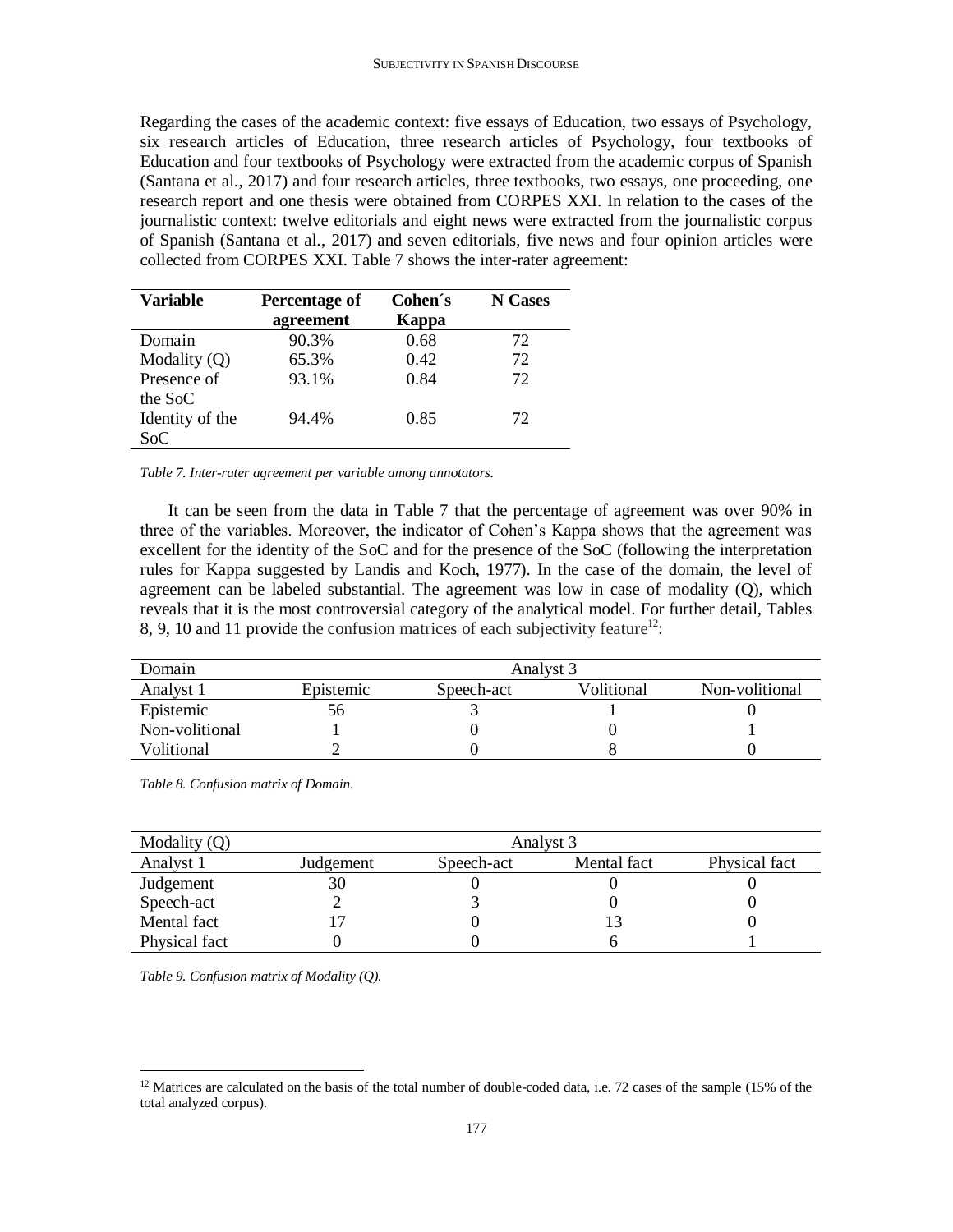| Presence of the SoC |          | Analyst 3 |        |  |  |  |
|---------------------|----------|-----------|--------|--|--|--|
| Analyst 1           | Implicit | Explicit  | Absent |  |  |  |
| Implicit            | 48       |           |        |  |  |  |
| Explicit            |          | 18        |        |  |  |  |
| Absent              |          |           |        |  |  |  |

*Table 10. Confusion matrix of the Presence of the SoC.*

| Identity of the SoC | Analyst 3 |                 |           |     |  |  |
|---------------------|-----------|-----------------|-----------|-----|--|--|
| Analyst 1           | Author    | Current speaker | Character | N/A |  |  |
| Author              |           |                 |           |     |  |  |
| Current speaker     |           |                 |           |     |  |  |
| Character           |           |                 |           |     |  |  |
| N/A                 |           |                 |           |     |  |  |

*Table 11. Confusion matrix of the Identity of the SoC.*

Regarding the disagreements in modality (Q), most of them corresponded to cases that were classified as judgement by one analyst and mental fact by the other (see Table 9). This situation illustrates the difficulty of distinguishing these indicators, especially because both involve mental processes that are not directly observable in the external world.

Once we obtained the inter-rater agreement, statistical analyses were conducted. To investigate the distribution of subjectivity features, log-linear analyses were used specifically to identify associations and interactions between variables (subjectivity, linguistic marking, context), which in case of three-way interactions were followed up by chi-square tests (following the strategy suggested by Field, 2012). In the section that follows, this data will be presented in detail.

#### **4. Results**

The present study aims to investigate whether Spanish connectives show a systematic variation in terms of subjectivity in a manual corpus analysis, whether explicit and implicit relations differ with respect to subjectivity, and whether these relationships depend on context. As was mentioned in Section 1, we assumed academic and journalistic as sources of context. In this section, the results are reported for each subjectivity feature and the observed data correspond to the analyses carried out by one of the annotators who analyzed all the 480 cases in the corpus.

As indicated previously, log-linear analyses were carried out with the purpose of identifying associations and interactions between variables (subjectivity, linguistic marking, context). To achieve this aim, it was necessary to collapse some categories. This decision was made as a solution to the problem of having more than 20% of cells with expected frequencies less than 5, which violates one of the assumptions in the log-linear analysis (see Field, 2012). Grouping was done taking into account categories that have similar degrees of subjectivity. Table 12 illustrates the organization of categories:

| <b>Variables</b>    | <b>Subjective</b>      | <b>Objective</b>                          |
|---------------------|------------------------|-------------------------------------------|
| Domain              | Epistemic/Speech-act   | Volitional content/Non-volitional content |
| Modality $(Q)$      | Judgement/Speech-act   | Mental fact/Physical fact                 |
| Presence of the SoC | Implicit               | Explicit/Absent                           |
| Identity of the SoC | Author/Current speaker | Character/N/A                             |

*Table 12. Organization of categories for the statistical analyses.*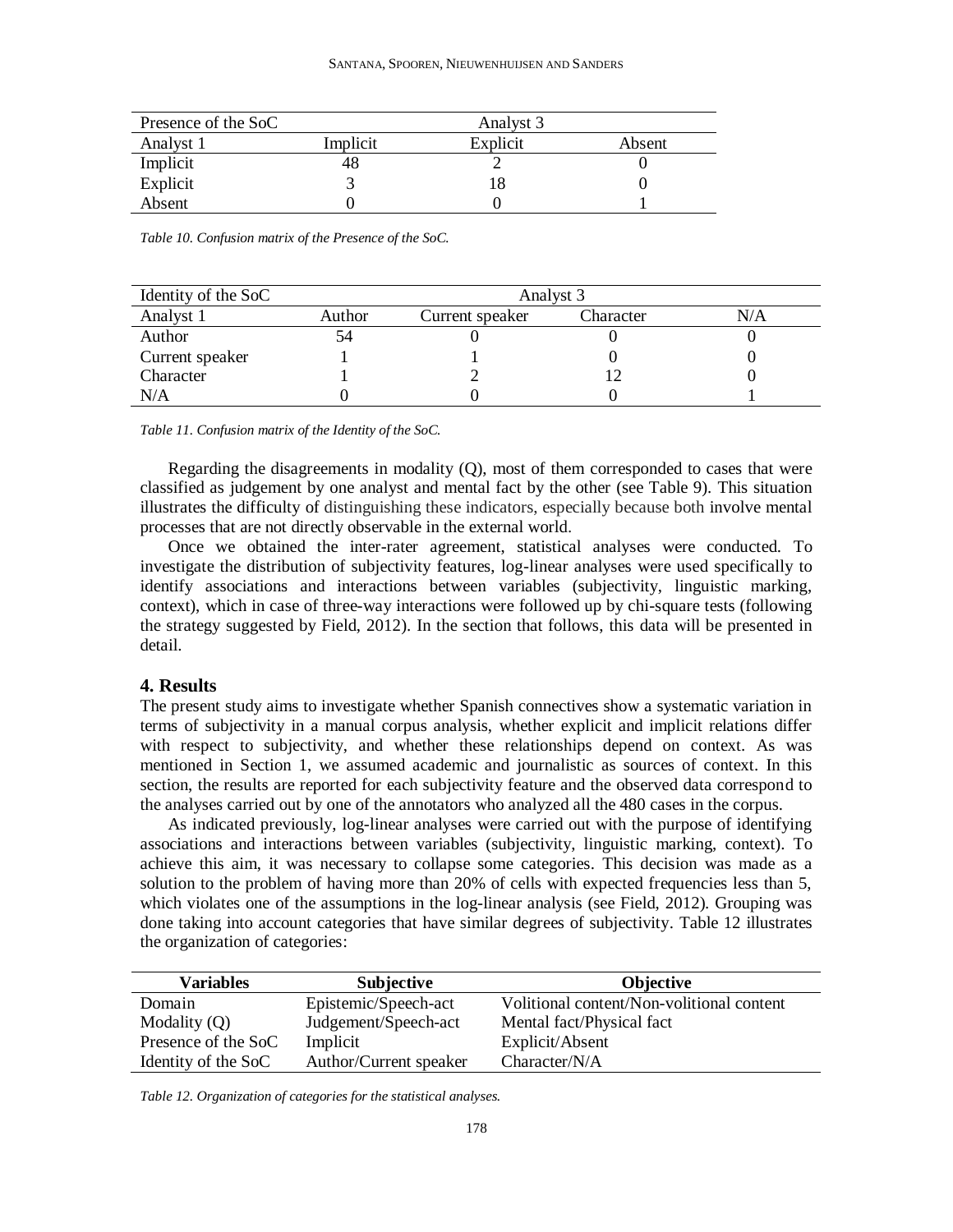Table 12 shows that in the case of the domain, speech-act and epistemic relations were grouped together as subjective relations, whereas volitional and non-volitional as objective. In the case of modality of the Q-segment, speech-act and judgement were gathered as subjective and mental fact and physical fact as objective indicators. In the case of the presence of the SoC, implicit SoC was considered subjective and explicit SoC and absent SoC were grouped as objective indicators. Finally, in the case of the identity of the SoC, author and current speaker were grouped as subjective cases, whereas character and N/A were considered as objective ones.

#### **4.1. Domain**

The log-linear analyses produced a final model that retained all effects. The fit of the model was perfect  $(\chi^2(0) = 0; p=1)$ . This indicated that the highest order interaction of Domain \* Context \* Linguistic marking was significant  $(\chi^2(3) = 15.41; p < 0.01)$ . To interpret this interaction separate chi-square tests were calculated between Domain and Linguistic marking for each source of context. For academic context, the association between Domain and Linguistic marking did not reach significance ( $\chi^2$  (3) = 6.49; p = .09). For journalistic context, the association was significant  $(\chi^2$  (3) = 16.71; p <.01). Analysis of the standardized residuals showed that the association is mainly caused by the relatively low number of objective indicators (volitional and non-volitional) for implicit relations, compared to the three types of explicit relations. The data are summarized in Table 13:

| <b>Domain</b>             | <b>Subjective</b>       | <b>Objective</b> |
|---------------------------|-------------------------|------------------|
| <b>Linguistic marking</b> | <b>Academic context</b> |                  |
| Porque ('because')        | $46(-0.7)$              | 14(1.6)          |
| Ya que ('since')          | 51(0.0)                 | 9(0.0)           |
| Puesto que ('given that') | 56(0.7)                 | $4(-1.7)$        |
| Implicit                  | $50(-0.1)$              | 10(0.2)          |
|                           | Journalistic context    |                  |
| Porque ('because')        | 43 $(-0.8)$             | 17(1.7)          |
| Ya que ('since')          | $45(-0.5)$              | 15(1.1)          |
| Puesto que ('given that') | 48 $(-0.1)$             | 12(0.2)          |
| Implicit                  | 59 $(1.5)$              | $1(-3.1)$        |

*Note: Subjective and objective correspond to the total number of the collapsed categories in the variable Domain, speech-act/epistemic and volitional/non-volitional, respectively.*

*Table 13. Frequencies (and standardized residuals) of Linguistic marking by Domain for each Source of Context (academic, journalistic).*

Overall<sup>13</sup>, 84.5% of the 240 relations in academic context were subjective (speechact/epistemic) and 15.4% were objective (volitional/non-volitional). A similar predominance of subjective relations was found in journalistic context, 81.2% subjective (speech-act/epistemic) and 18.7% objective (volitional/non-volitional).

#### **4.2. Modality (Q)**

 $\overline{a}$ 

The log-linear analyses also produced a final model that retained all effects. The fit of the model was perfect  $(\chi^2(0) = 0; p=1)$ . This indicated that the highest order interaction of Modality (Q) \* Context \* Linguistic marking was significant ( $\chi^2$  (3) = 9.71; p <.01). To interpret this interaction separate chi-square tests were calculated between Modality (Q) and Linguistic marking for each source of context. For academic context, the association between Modality (Q) and Linguistic

<sup>&</sup>lt;sup>13</sup> All percentages presented in Section 4 are calculated on the basis of the total number of relations in each source of context (240 relations in academic contexts and 240 relations in journalistic contexts).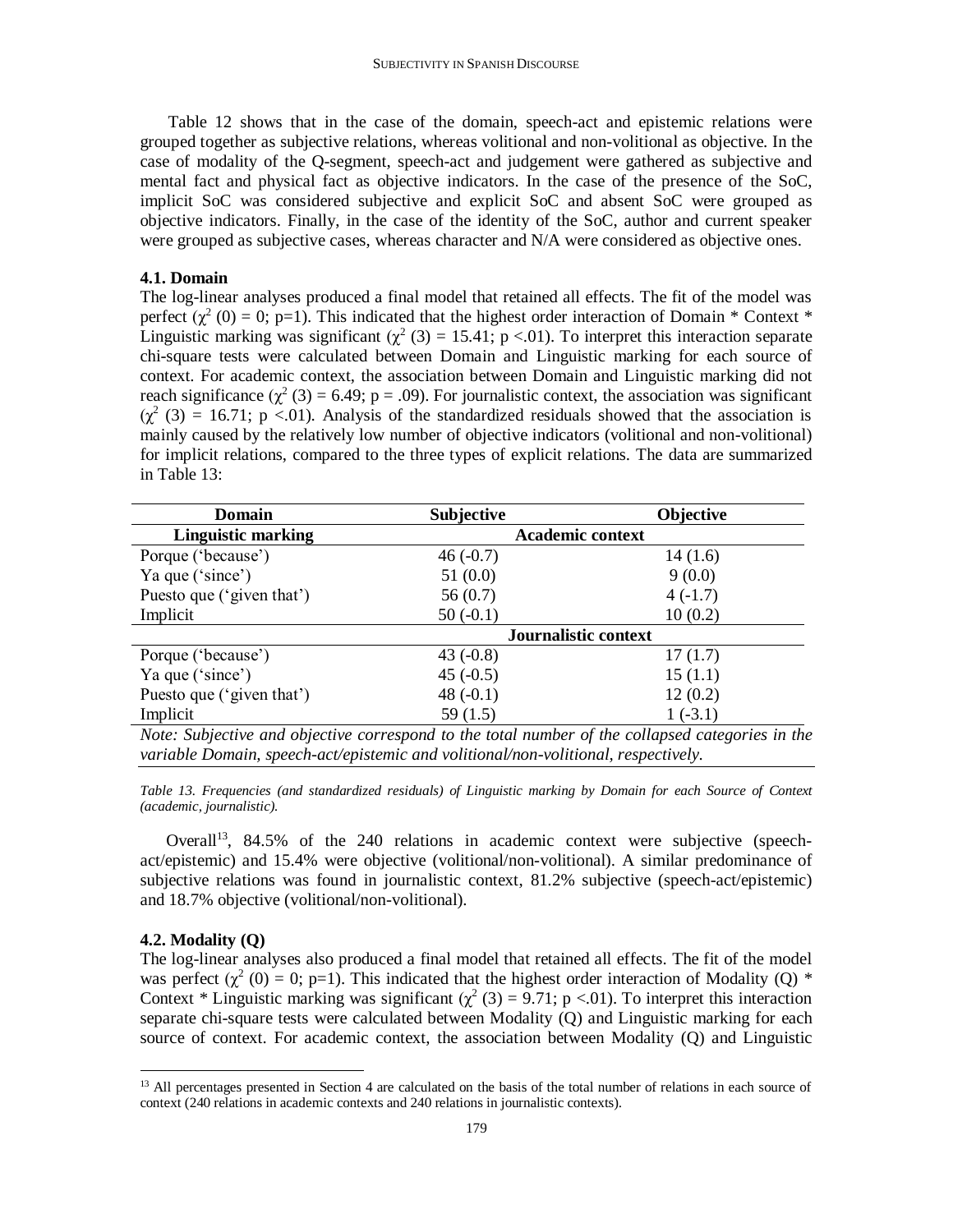marking did not reach significance ( $\chi^2$  (3) = 2.87; p = .41). For journalistic context, the association was significant  $(\chi^2(3) = 14.41; p < 0.01)$ . Analysis of the standardized residuals showed that the association is mainly caused by the low number of objective indicators (mental fact and physical fact) for the implicit cases, compared to the three types of explicit cases. The data are summarized in Table 14:

| <b>Modality (Q)</b>                                                                                                                                                                                                                                                                              | <b>Subjective</b>       | <b>Objective</b>     |
|--------------------------------------------------------------------------------------------------------------------------------------------------------------------------------------------------------------------------------------------------------------------------------------------------|-------------------------|----------------------|
| <b>Linguistic marking</b>                                                                                                                                                                                                                                                                        | <b>Academic context</b> |                      |
| Porque ('because')                                                                                                                                                                                                                                                                               | $40(-0.7)$              | 20(1.1)              |
| Ya que ('since')                                                                                                                                                                                                                                                                                 | 45(0.1)                 | $15(-0.1)$           |
| Puesto que ('given that')                                                                                                                                                                                                                                                                        | 48 $(0.5)$              | $12(-0.9)$           |
| Implicit                                                                                                                                                                                                                                                                                         | 45(0.1)                 | $15(-0.1)$           |
|                                                                                                                                                                                                                                                                                                  |                         | Journalistic context |
| Porque ('because')                                                                                                                                                                                                                                                                               | $40(-0.6)$              | 20(0.9)              |
| Ya que ('since')                                                                                                                                                                                                                                                                                 | $39(-0.7)$              | 21(1.2)              |
| Puesto que ('given that')                                                                                                                                                                                                                                                                        | 41 $(-0.4)$             | 19(0.7)              |
| Implicit                                                                                                                                                                                                                                                                                         | 55 $(1.7)$              | $5(-2.8)$            |
| $\mathbf{M}$ and $\mathbf{M}$ and $\mathbf{M}$ and $\mathbf{M}$ and $\mathbf{M}$ are $\mathbf{M}$ and $\mathbf{M}$ and $\mathbf{M}$ are $\mathbf{M}$ and $\mathbf{M}$ are $\mathbf{M}$ and $\mathbf{M}$ are $\mathbf{M}$ and $\mathbf{M}$ are $\mathbf{M}$ and $\mathbf{M}$ are $\mathbf{M}$ and |                         |                      |

*Note: Subjective and objective correspond to the total number of the collapsed categories in the variable Modality (Q), speech-act /judgement and mental/physical facts, respectively.*

*Table 14. Frequencies (and standardized residuals) of Linguistic marking by Modality (Q) for each Source of Context (academic, journalistic).*

Overall, 74.1% of the 240 Q-segments in academic context had a subjective modality (speech-act/judgement) and 25.8% had an objective modality (mental/physical facts). The same predominance of subjective modalities was also found in journalistic context, 72.9% subjective modality, 27.0% objective modality.

#### **4.3. Presence of the SoC**

Similar to Domain and Modality (Q), the log-linear analyses produced a final model that retained all effects. The fit of the model was perfect  $(\chi^2(0) = 0; p=1)$ . This indicated that the highest order interaction of Presence of the SoC \* Context \* Linguistic marking was significant ( $\chi^2$  (3) = 27.93; p <.01). To interpret this interaction separate chi-square tests were calculated between Presence of the SoC and Linguistic marking for each source of context. For academic context, the association between Presence of the SoC and Linguistic marking was significant ( $\chi^2$  (3) = 9.16; p  $\lt$ .01). For journalistic context, the association was also significant ( $\chi^2$  (3) = 29.46; p  $\lt$ .01). Analysis of the standardized residuals showed that the association in academic context is mainly caused by the relatively low number of objective cases (explicit and absent SoCs) for explicit relations marked with *puesto que* ('given that'), compared to the explicit relations marked by the other connectives and implicit relations. In the case of journalistic context, the association is mainly caused by the high number of subjective indicators (implicit SoC) and the low number of objective indicators (explicit and absent SoCs) for implicit relations, compared to the three types of explicit relations. The data are summarized in Table 15:

| <b>Presence of the SoC</b> | <b>Subjective</b>       | <b>Objective</b> |
|----------------------------|-------------------------|------------------|
| <b>Linguistic marking</b>  | <b>Academic context</b> |                  |
| Porque ('because')         | 44 $(-0.6)$             | 16(1.2)          |
| Ya que ('since')           | $46(-0.3)$              | 14(0.6)          |
| Puesto que ('given that')  | 56(1.2)                 | $4(-2.3)$        |
| Implicit                   | $46(-0.3)$              | 14(0.6)          |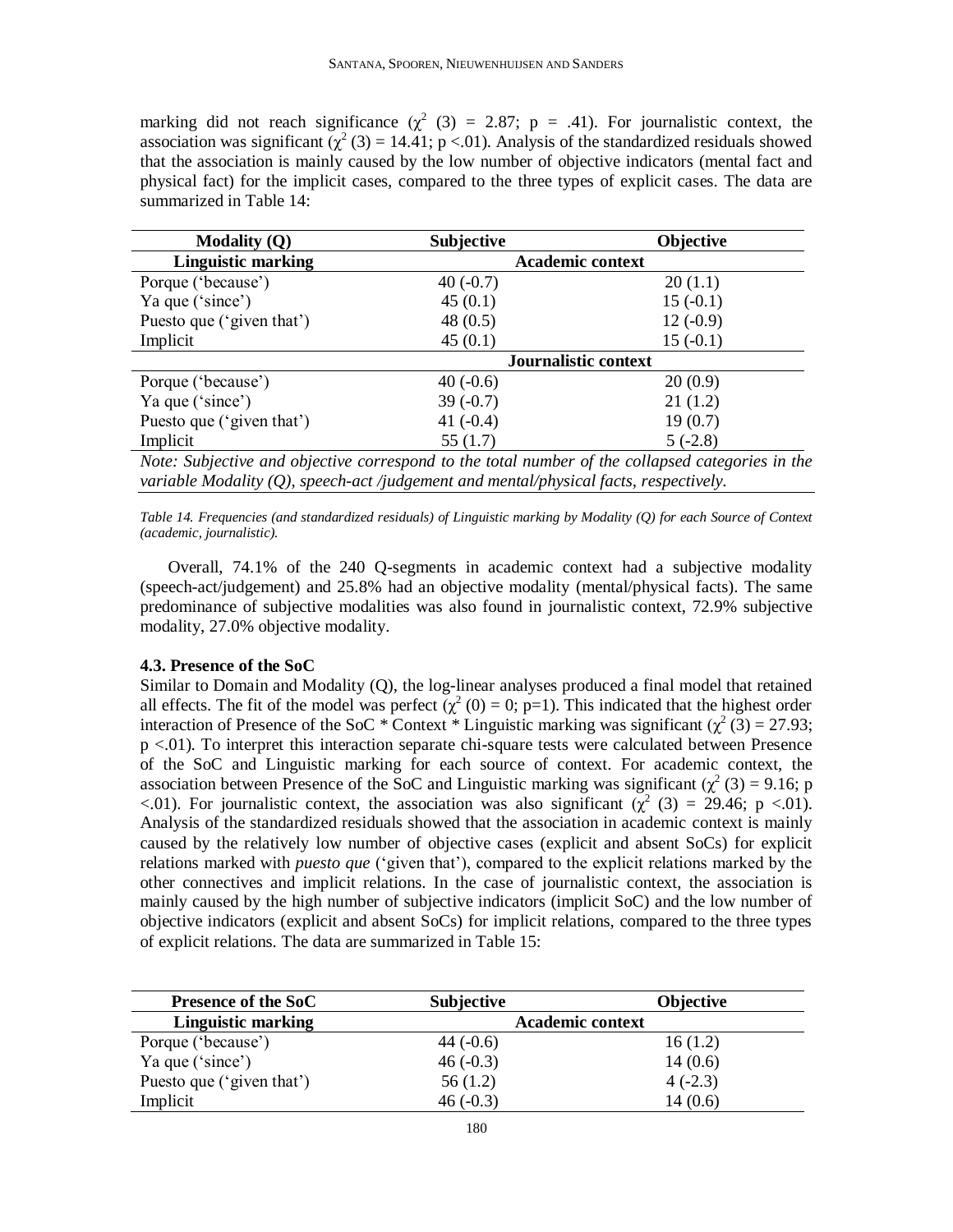|                           | Journalistic context |           |
|---------------------------|----------------------|-----------|
| Porque ('because')        | $35(-0.1)$           | 25(1.5)   |
| Ya que ('since')          | $34(-1.2)$           | 26(1.7)   |
| Puesto que ('given that') | $39(-0.4)$           | 21(0.6)   |
| Implicit                  | 58 (2.6)             | $2(-3.8)$ |

*Note: Subjective and objective correspond to the total number of the collapsed categories in the variable Presence of the SoC, implicit SoC and explicit/absent SoC, respectively.*

*Table 15. Frequencies (and standardized residuals) of Linguistic marking by Presence of the SoC for each Source of Context (academic, journalistic).*

Overall, 80.0% of the 240 relations in academic context had a subjective SoC (implicit SoC) and 20.0% were objective (explicit/absent SoC). The percentages for journalistic context were 69.2% subjective and 30.8% objective.

#### **4.4. Identity of the SoC**

As with the previous variables, the log-linear analyses produced a final model that retained all effects. The fit of the model was perfect  $(\chi^2(0) = 0; p=1)$ . This indicated that the highest order interaction of Identity of the SoC  $*$  Context  $*$  Linguistic marking was significant ( $\chi^2$  (3) = 19.94; p <.01). To interpret this interaction, separate chi-square tests were calculated between Identity of the SoC and Linguistic marking, for each source of context. For academic context, the association between Identity of the SoC and Linguistic marking was significant ( $\chi^2$  (3) = 10.67; p <.01). For journalistic context, the association was also significant ( $\chi^2$  (3) = 21.69; p <.01). Analysis of the standardized residuals showed that the association in academic context is mainly caused by the low number of objective cases (character and N/A) for explicit relations marked with *puesto que* ('given that'), compared to the explicit relations marked by the other connectives and implicit relations. In journalistic contexts, the association is mainly caused by the high number of subjective indicators (author and current speaker) and the low number of objective ones (character and N/A) for implicit relations, compared to the three types of explicit relations. The data are summarized in Table 16:

| <b>Identity of the SoC</b>                                                   | <b>Subjective</b>                                                                                          | <b>Objective</b>                                          |
|------------------------------------------------------------------------------|------------------------------------------------------------------------------------------------------------|-----------------------------------------------------------|
| <b>Linguistic marking</b>                                                    | <b>Academic context</b>                                                                                    |                                                           |
| Porque ('because')                                                           | 49 $(-0.4)$                                                                                                | 11(1.1)                                                   |
| Ya que ('since')                                                             | 48 $(-0.6)$                                                                                                | 12(1.4)                                                   |
| Puesto que ('given that')                                                    | 59 $(1.0)$                                                                                                 | $1(-2.5)$                                                 |
| Implicit                                                                     | 52(0.0)                                                                                                    | 8(0.0)                                                    |
|                                                                              |                                                                                                            | Journalistic context                                      |
| Porque ('because')                                                           | $38(-0.1)$                                                                                                 | 22(1.7)                                                   |
| Ya que ('since')                                                             | $40(-0.7)$                                                                                                 | 20(1.2)                                                   |
| Puesto que ('given that')                                                    | 43 $(-0.3)$                                                                                                | 17(0.4)                                                   |
| Implicit                                                                     | 58 (2.0)                                                                                                   | $2(-3.4)$                                                 |
| $\mathbf{v}$ $\mathbf{v}$ $\mathbf{v}$ $\mathbf{v}$ $\mathbf{v}$<br>$\cdots$ | $\mathbf{1}$ $\mathbf{1}$ $\mathbf{1}$ $\mathbf{1}$ $\mathbf{1}$ $\mathbf{1}$ $\mathbf{1}$<br>$\mathbf{r}$ | $\mathcal{C}$ $\mathcal{A}$<br>$\mathbf{11}$ $\mathbf{1}$ |

*Note: Subjective and objective correspond to the total number of the collapsed categories in the variable Identity of the SoC, author/current speaker and character/N/A, respectively.*

*Table 16. Frequencies (and standardized residuals) of Linguistic marking by Identity of the SoC for each Source of Context (academic, journalistic).*

Regarding the total percentages, 86.6% corresponded to subjective cases (author/current speaker) and 13.3% to objective ones (character/N/A) in academic context. In the case of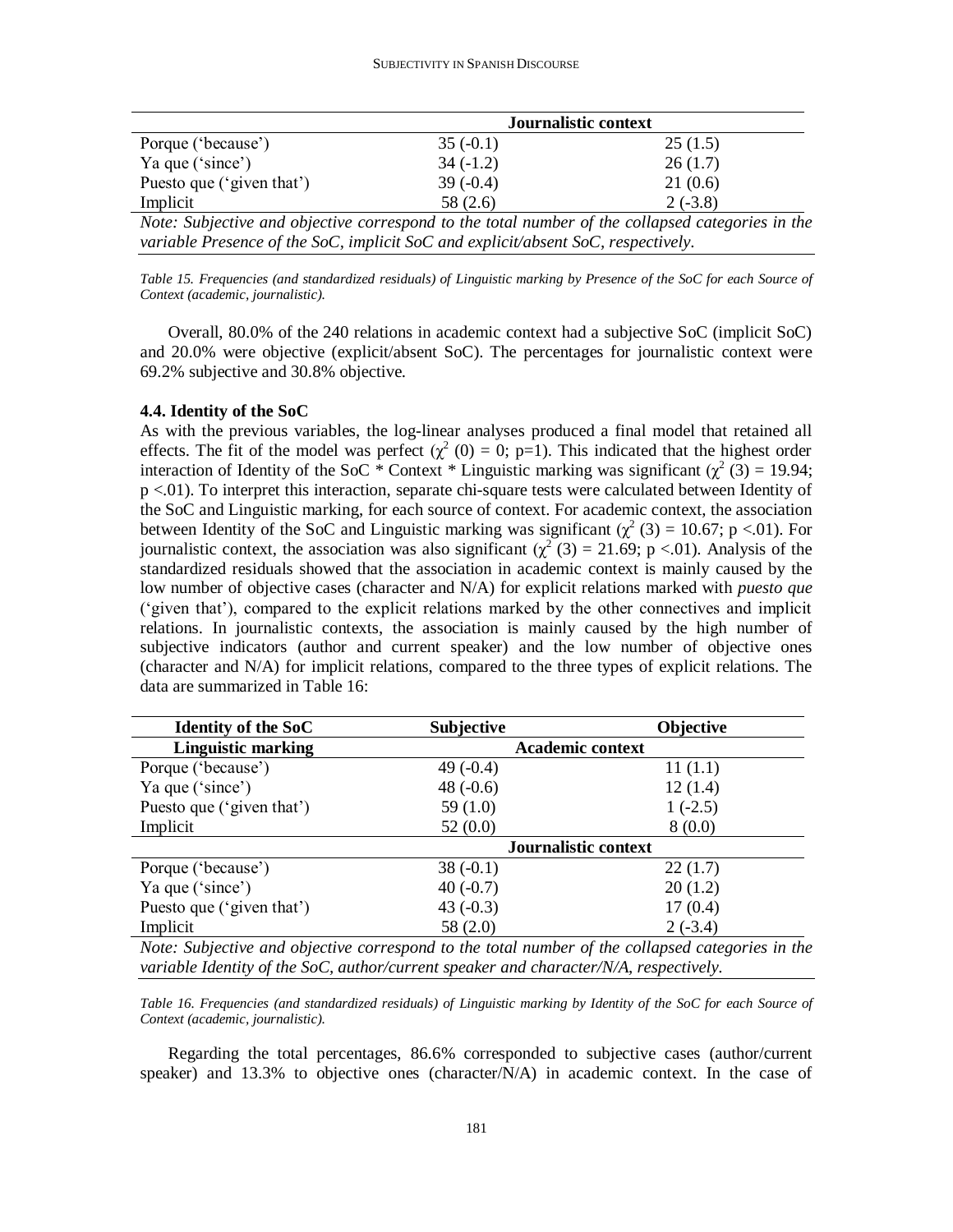journalistic context, 74.5% corresponded to subjective indicators (author/current speaker) and 34.0% to objective indicators (character/N/A).

#### **5. Discussion and conclusions**

The current study aimed to achieve a better understanding of subjectivity in Spanish causal relations and connectives by carrying out manual text analyses. Evidence of several corpus-based studies in different languages (Pander Maat & Degand, 2001; Pander Maat & Sanders, 2000, 2001; Degand, 2001; Verhagen, 2005; Pit, 2006, 2007; Stukker & Sanders, 2009; Sanders & Spooren, 2015; Günthner, 1993; Keller, 1995; Wegener, 2000; Pit, 2007; Stukker & Sanders, 2012; Degand & Pander Maat, 2003; Zufferey, 2012; Li, et al., 2013; Wei, et al., 2018) have demonstrated that causal connectives follow a specific pattern in terms of subjectivity: some causal connectives are mainly used to express subjective meaning, whereas others are used to express objective meanings. A priori, Spanish might be expected to follow such a pattern. However, our previous corpus-based study (Santana et al., 2017), in which automatic analyses were carried out, did not reveal this. This situation led us to question whether the results were due to the method of automatic analysis of subjectivity. That is why we decided to use another method to shed light on this matter: manual analyses of subjectivity. Local contexts of Spanish causal explicit relations marked by the connectives *porque* ('because'), *ya que* ('since') and *puesto que* ('given that') were analyzed in order to investigate whether these connectives show a systematic variation in terms of subjectivity. Based on previous literature of Spanish connectives (Borzi and Detges 2011; Goethals, 2002, 2010; Pit et al., 1996; Blackwell, 2016), we expected to find that *porque* ('because') is a general connective used to express subjective and objective relations, whereas *ya que* ('since') and *puesto que* ('given that') are specific connectives used to express subjective meanings.

A second issue concerned implicit relations. Most available studies on coherence relations have investigated the subjectivity of explicit relations; hardly any investigations exist on the subjectivity of implicit relations. Therefore, the local contexts of implicit relations were examined in order to identify differences between this type of relations and explicit relations. Our purpose was to explore whether subjectivity occurs differently in the absence of connectives. These relations were analyzed in different contexts (academic and journalistic) in order to identify whether the subjectivity of these relations depends on the context in which they occur or whether this subjectivity is stable across these contexts. Log-linear analyses were conducted to identify associations and interactions between variables (subjectivity, linguistic marking, context) and chisquare tests were applied to obtain a more fined-grained analysis of the interaction between variables.

The first research question was: *To what extent do Spanish connectives show a systematic variation in terms of subjectivity in a manual corpus analysis?* Results of this corpus-based study showed that there is no evidence for subjectivity as a categorical principle in Spanish causal connectives. The connectives observed did not reveal a systematic variation in terms of subjectivity. *Porque* ('because') and *ya que* ('since') were not associated with any subjectivity feature, which suggests that they do not have a profile that can be characterized in terms of more or less subjectivity. *Puesto que* ('given that') was associated with a low number of objective features, which could lead us to infer that it is not used to express objective meanings. However, this tendency was observed only in academic context and for only two features: the presence of the SoC (explicit and absent SoCs) and identity of the SoC (character and N/A). Therefore, we conclude that in comparison with other languages, the distinction between connectives expressing subjective versus objective relations does not occur so evidently in Spanish.

Our second research question was: *What differences can be identified between explicit (with connectives) and implicit (no connectives) causal relations in terms of subjectivity?* The results showed that implicit relations were associated with relatively low number of objective scores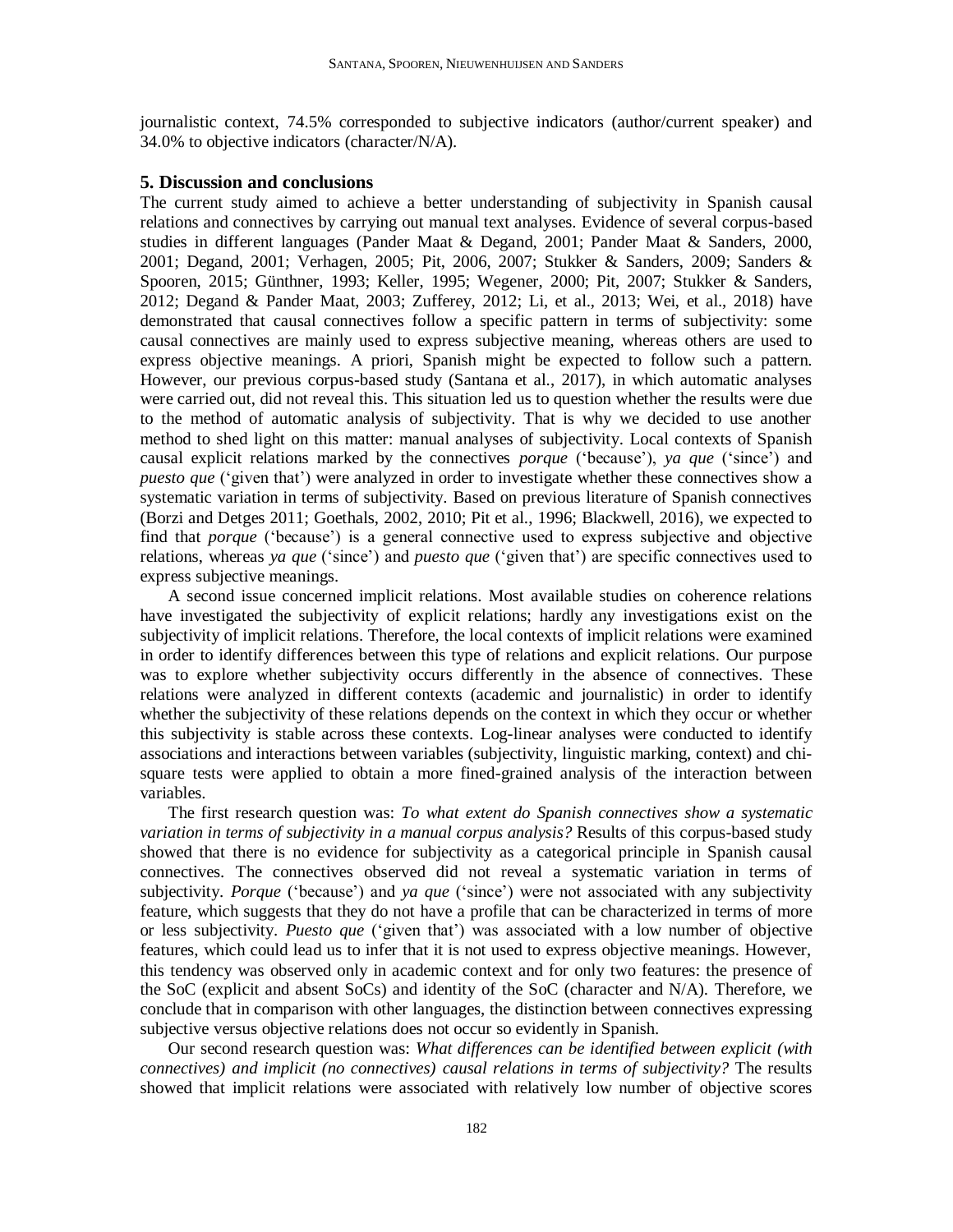across the analyzed variables (domain, modality (Q), presence of the SoC and identity of the SoC). Moreover, implicit relations were associated with high number of subjective indicators in two variables: presence of the SoC (implicit SoC) and identity of the SoC (author/current speaker). However, these results were observed only in journalistic context. In the case of academic context, implicit relations were not associated with any subjectivity feature. Therefore, these observed data lead us to conclude that implicit relations behave differently depending on the context that they occur in. More specifically, in journalistic context they tend to be non-objective and in the case of containing a SoC, implicit relations are used preferentially to express subjective meanings.

Our third research question was: *What is the relationship between contexts and the meaning and use of causal coherence relations?* Results revealed that there was a significant three-way interaction in all the observed variables, which would indicate that context is relevant for the relation between subjectivity and linguistic marking. By splitting the results per source of context and by carrying out a more fine-grained analysis, we identified that associations between subjectivity and linguistic marking were significant in all variables in journalistic context (domain, modality (Q), presence of the SoC and identity of the SoC), whereas they were significant only in two variables in the case of academic context (presence of the SoC and identity of the SoC). These results suggest that the relevance of context in the relation between subjectivity and linguistic marking is clearer in journalistic context than in academic context.

In conclusion, the three research questions of this study received an explicit, and sometimes surprising, answer. Regarding our first research question, the analyzed Spanish connectives do not show a systematic variation in terms of subjectivity as various other languages do (such as Dutch, German, French, Mandarin Chinese). *Porque* ('because'), *ya que* ('since') and *puesto que* ('given that') do not have a clear-cut semantic profile in terms of subjectivity. This conclusion is based on solid manual text analyses considering a substantial number of relations and including statistical evaluation. The question arises why our results differ from previous studies of Spanish connectives. For *ya que* ('since') was identified by Borzi and Detges (2011) as a connective that is associated with the presence of a third singular or plural person. Goethals (2002, 2010) indicates that *ya que* ('since') identifies a speech act of justification in which a conceptualizer expresses a particular or subjective point of view, but without implying that this point of view is also the speaker's. According to these studies, we would have expected that *ya que* ('since') would be related to some indicator of presence of the SoC and identity of the SoC, but our data did not reveal that. In the case of *puesto que* ('given that') Pit et al. (1996) claim that this connective signals subjectivity co-occurring generally with a speaker in an evaluative role, which would lead us to expect that *puesto que* ('given that') would be associated to judgement in modality (Q). However, in our study, this connective was not associated with subjective indicators at all.

These discrepancies could be attributed to the fact that our sample was selected randomly considering different texts per each source of context (essays, research articles, textbooks, proceedings, theses and research reports from different disciplines for academic context, and editorials, news and opinion articles for journalistic context), whereas texts that were analyzed in previous studies were selected more narrowly. For example, the corpus used by Borzi and Detges (2011) consisted of examples extracted from journalistic articles of Argentinian newspapers and from five essays that corresponded to three Argentinian authors. Similarly, Goethals (2002) used cases of *ya que* ('since') only from the section of politics of the newspaper *El País* and Pit et al. (1996) analyzed 25 cases for *ya que* ('since') as well as for *porque* ('because') and *puesto que* ('given that').

Furthermore, our results differed from previous studies because of the analytical model that was used. Where we used an integrative approach to subjectivity that decomposes the general notion of subjectivity in its most relevant components (Lyons, 1977; Langacker, 1990; Traugott 1995; Degand & Pander Maat, 2003; Sanders & Spooren, 2009, 2015; Spooren et al., 2010),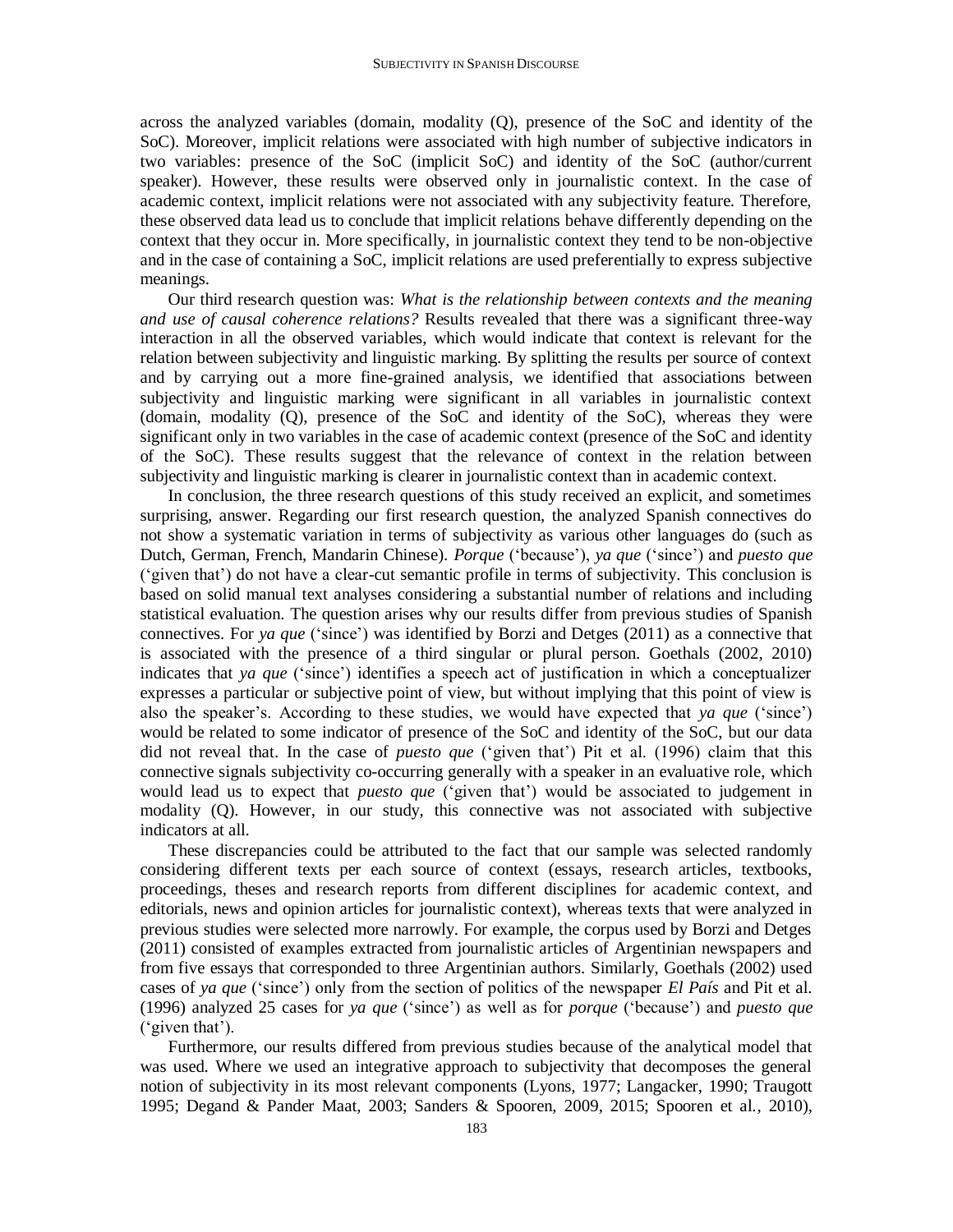previous studies considered some specific aspects of subjectivity. Borzi and Detges (2011) described *ya que* ('since') as polyphonic connective, similar to the French connective *puisque,* assuming the proposal of Bourcier and Ducrot (1980) and they examined the position and the quality of the information associated to these connectives; Goethals (2002) described and classified Spanish causal conjunctions within a framework that combines elements of the semiotics and speech act philosophy. Finally, Pit et. al. (1996) analyzed causal relations considering the content/epistemic domain dichotomy proposed by Sweetser (1990) and applying a schema of perspective analysis. We do believe that subjectivity was operationalized in the current study in a detailed and precise way, with a model that has revealed systematic differences in other languages (Sanders & Spooren, 2015; Li et al, 2013). As a result, the conclusion on the lexicon of causal connectives in Spanish seems valid.

Taken together, these results provide new insights into the categorization of coherence relations in terms of subjectivity. We obtained empirical evidence that shows that the phenomenon of subjectivity is encoded differently across languages. Spanish, similar to English, does not have connectives that have a clear subjectivity profile. Rather, Spanish seems to have a wider repertoire of general causal connectives, like *because* (Sweetser, 1990; Ford, 1993; Knott & Sanders, 1998)*,* which can be used to express both subjective and objective relations. In this way, subjectivity in Spanish might be conveyed through other linguistic elements. Therefore, it would be necessary to look into other specific features in the context. For example, Levshina and Degand (2017) analyzed several contextual variables to identify objective and subjective meanings expressed by English *because* on the basis of uses associated to Dutch connectives *omdat* and *want*; the presence or absence of modal verbs, polarity (positive and negative clauses), semantic class of the verbal predicate (mental or social verbs), semantic class of the subject (animate, inanimate, no subject), tense of the finite predicate and voice of the finite predicate could be promising variables to explore in order to identify whether they are associated with subjective or objective meanings in Spanish.

As they have been understudied from this type of approach, further investigation into Spanish causal connectives and coherence relations is still worthwhile. A reasonable approach might be to use experimental methods, which could increase the reliability and validity of data collected so far, with manual annotations. Crowdsourcing experimentation seems to be a promising methodology. It allows us to obtain information based on the knowledge of native speakers avoiding possible biased annotations by analysts (Pusse, et al., 2016; Scholman & Demberg, 2017). Our future work will be oriented in this direction.

Regarding our second research question, implicit relations in journalistic context tend to be non-objective, i.e. they avoid expressing objectivity, and in the case of containing a SoC, implicit relations are used to express subjective meanings. By observing the cases of journalistic context in detail, we notice that many of these relations are like examples (14) and (15):

(14) **(C1)** El Gobierno peruano ha negado esta acusación. **(S1)** Sin duda, la anunciada y no concretada rendición de Humala acabó con la paciencia del Gobierno. **(S2)** En un comunicado, a media tarde de ayer, el Ministerio de Interior deploró la actitud de Humala de no deponer las armas, tal como lo había anunciado el pasado domingo **(C2)** e invitó a la población que vive en las inmediaciones de la comisaría a abandonar temporalmente sus viviendas. [NE180]

> '**(C1)** The Peruvian government has denied this accusation. **(S1)** Undoubtedly, the announced and unspecified surrender of Humala put an end to the patience of the government. **(S2)** In an announcement, yesterday afternoon, the Ministry of Interior deplored the attitude of Humala, who did not put down weapons as he had announced the last Sunday **(C2)** and it invited the population living in the vicinity of the police station to temporarily abandon their homes.'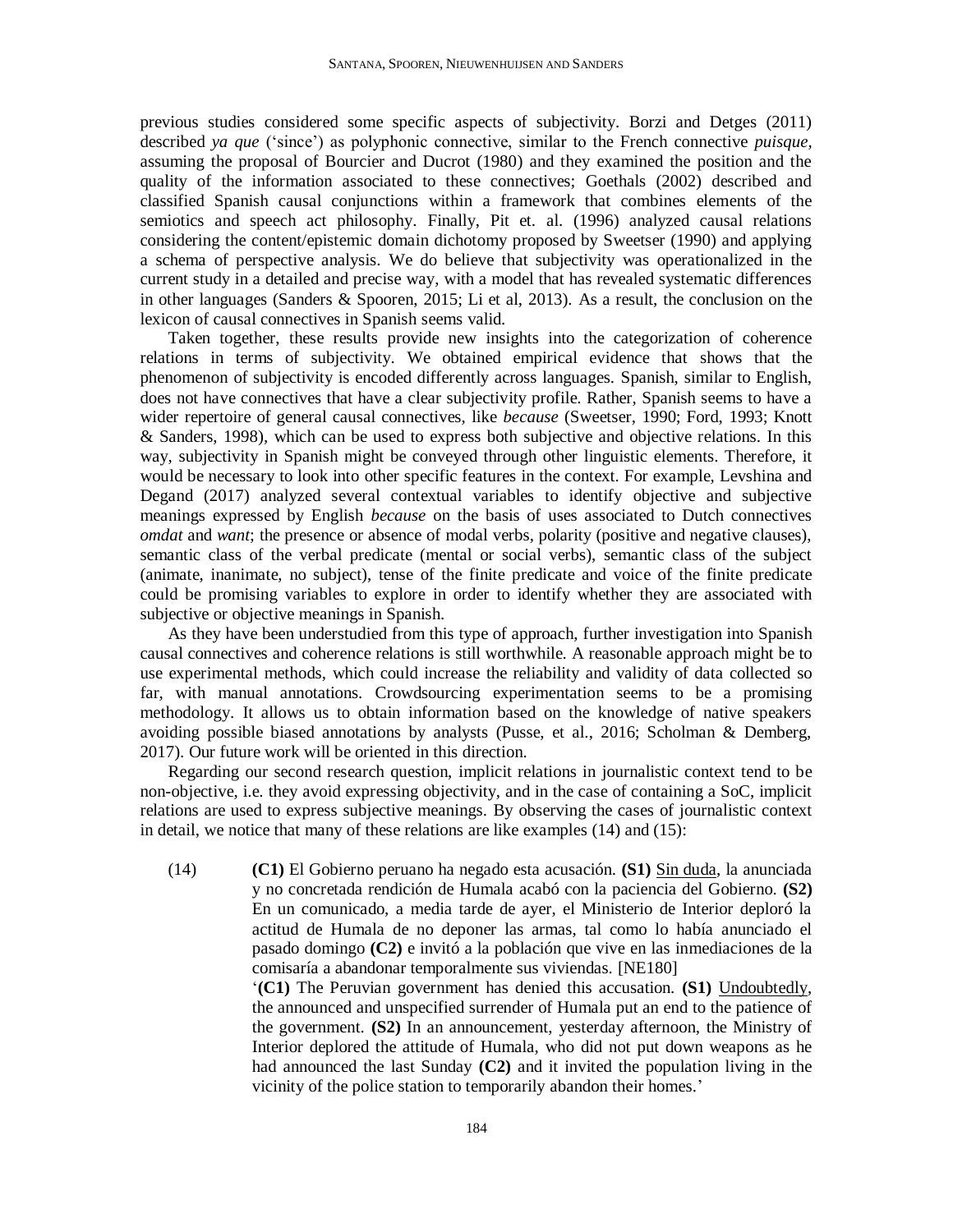(15) **(C1)** El movimiento de la Casa Blanca y las sanciones aplicadas a siete altos funcionarios venezolanos marcan un cambio significativo en la actitud estadounidense ante los graves acontecimientos que se suceden en Venezuela y que se han acelerado desde que Nicolás Maduro asumió la presidencia hace casi dos años. **(S1)** La situación política y social en el país sudamericano es casi insostenible. **(S2)** La ineficacia en la gestión económica, junto a la violación por parte del Gobierno de derechos básicos, han llevado al país a un estado de penuria material y de tensión social que tienen difícil justificación.

> **(C2)** Algunos de los dirigentes más importantes de la oposición se encuentran encarcelados.

> '**(C1)** The movement of the White House and the sanctions applied to seven Venezuelan senior officials mark a significant change in the US attitude towards the serious events that are happening in Venezuela and that have increased since Nicolás Maduro assumed the presidency almost two years ago. **(S1)** The political and social situation in the South American country is almost unsustainable. **(S2)** The inefficiency in economic management and the violation of basic rights by the government have led the country to a state of material scarcity and social tension, which are difficult to justify.

**(C2)** Some of the most important leaders of the opposition are imprisoned.**'**

In both examples we observed that there is a SoC who is evaluating a situation. The epistemic stance marker *sin duda* ('undoubtely') in example (14) and the use of the adverb *casi* ('almost') and the adjective *insostenible* ('unsustainable') in (15) reflect this SoC's presence. It could be the case that by not having any mark to express causality, implicit relations need to make even clearer the relation established between segments and consequently, these are more preferred to express subjective relations like (14) and (15), which were the predominant ones in our corpus (subjective indicators speech-act/epistemic, speech-act/judgement, implicit SoC and author/current speaker reached more than 70% in both types of contexts, academic and journalistic). In academic context similar relations to (14) and (15) were identified, but the number of objective relations was less extreme than in journalistic context, which would explain the non-significance in this context.

It is important to stress that in the current study, implicit relations were analyzed from a subjectivity perspective. Implicit relations have been understudied in discourse coherence studies (but see Taboada & Das, 2013; Das & Taboada, 2017 for recent exceptions), which have always been biased towards explicitly marked relations. Our findings provide a preliminary perspective of how subjectivity is manifest in absence of connectives, which is a step forward into the knowledge of subjectivity in discourse. We identified that subjectivity is manifested differently in implicit relations, depending on contexts. For this reason, we strongly encourage exploring implicit relations in different languages and contexts in order to compare results and obtain more insights into subjectivity. Moreover, the exploration of these relations would be an interesting issue for future studies on reading comprehension and processing information, especially because there have been studies that claim that subjective relations are more difficult to process and that connectives serve as instructions that facilitate the processing of this type of relations (Canestrelli et al., 2013).

As for our third research question, the current study allowed us to confirm that context plays an influential role in the meaning and use of coherence relations. For instance, significant relationships were identified between subjectivity, linguistic marking and context. This implies that context is a variable that should be considered in the analysis of coherence relations and connectives. Especially, in languages that have been understudied or that do not have connectives with a clear-cut profile in terms of subjectivity, context might give more insights into the meaning and use of these relations and connectives. Clear as this may be as a general tendency, we have to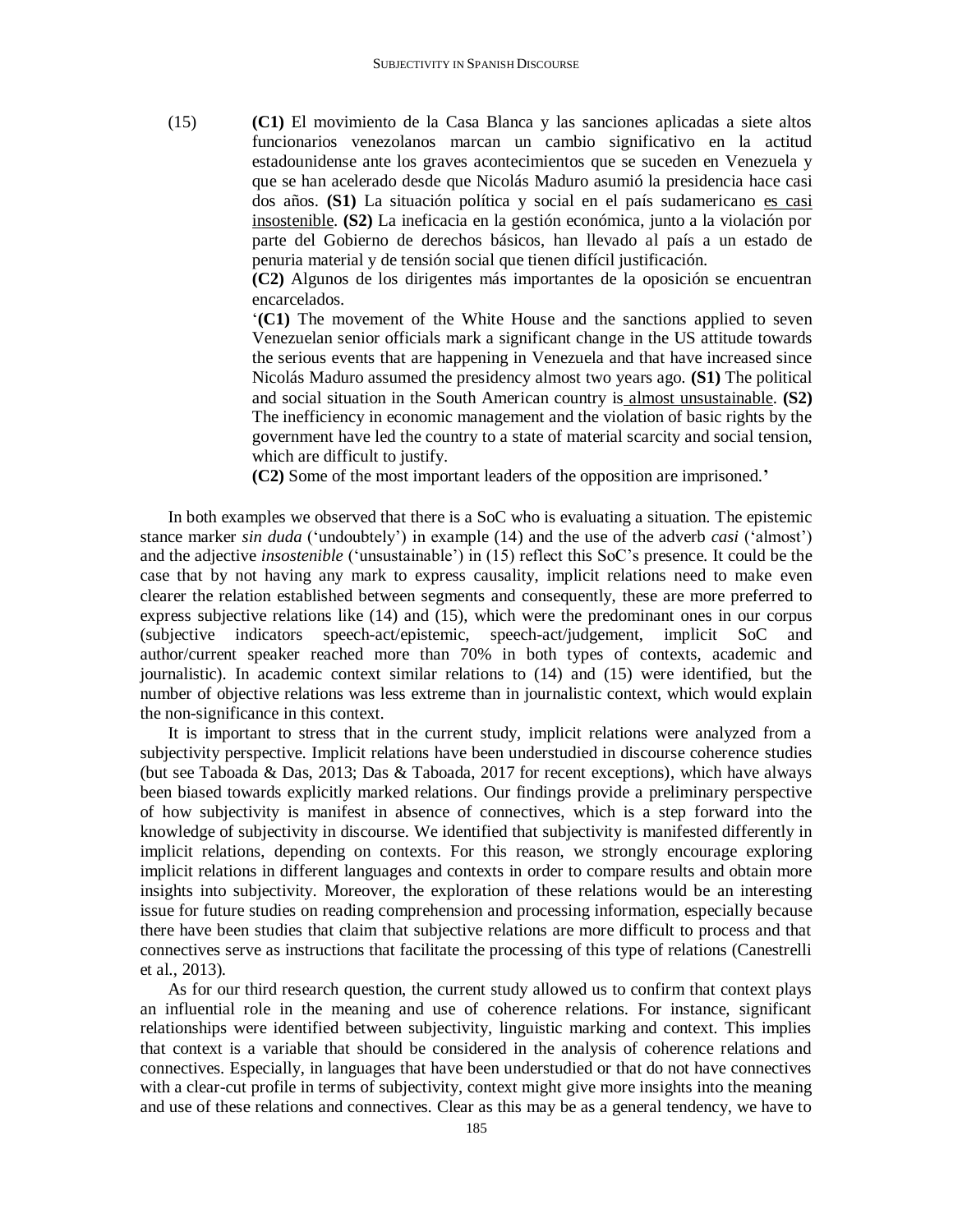acknowledge that it is not easy to interpret specific interactions between context, subjectivity and linguistic marking in a straightforward way, because we are talking about three-way interactions.

For instance, the results suggest that the relevance of context in the relation between subjectivity and marking is clearer in journalistic context than in academic context, since this association was significant for all variables in journalistic contexts, whereas it was significant only for two variables in academic contexts. However, it is hard to relate this directly to the characteristics of journalistic versus academic contexts, in general. It is tempting to argue that in journalistic texts it is necessary to communicate precisely what kind of events happened, how they occurred, who participated in those events, in order to clarify if they correspond to events of the real world or if they represent the thoughts of someone in particular. However, this intuition is not in line with the results that we found, because we found many epistemic relations in which the author is clearly present. For academic texts we found a similar relationship, but only for explicit *puesto que*-relations. This may be because authors of academic texts are more oriented to a particular audience of academic readers. They want to make a point, to argue, or to demonstrate the relevance of their work (Hyland, 2001, 2011). These characteristics are in line with the subjectivity variables that reached statistical significance in our corpus, especially for epistemic relations in the case of the connective *puesto que* ('given that') (presence of the SoC and identity of the SoC). These findings illustrate that we are still in need of further specification of the role of the context.

Among the limitations of this study, we mention the size of the corpus. As this study focused on specific contexts, it was necessary to collect texts corresponding to these contexts searching several resources in Spanish, which are limited, and in some cases, a part of them are not available freely. Therefore, future analyses, especially those that involve specialized contexts, should take this methodological issue into account.

Finally, we believe that the methodology used in this research provided us with a better understanding of subjectivity of Spanish causal relations and connectives. In comparison with automatic analyses carried out in our previous corpus-based study (Santana et al., 2017), manual analyses allowed us to explore in more depth the local contexts of Spanish coherence relations revealing interesting insights about these relations and their connectives. The strategy of analysis used in this study played a crucial role in the inter-rater agreement. The discussion of disagreements in the warming-up phase and in the preliminary manual analysis were beneficial steps in our methodology. These two rounds of annotations allowed us to clarify doubts, define the categories and indicators even more precisely, which was beneficial to the reliability because the coding can be reproduced in other research contexts. Moreover, it was favorable for the validity because the coding reached a higher quality, which now provides us with a clearer picture of causal coherence in the Spanish language.

#### **Acknowledgements**

The present study is part of a Ph.D. research project carried out at the Utrecht Institute of Linguistics OTS, Utrecht University, which is funded by Becas-Chile from the National Commission for Scientific and Technological Research (CONICYT-CHILE). The first author is grateful to these two institutions for financial, administrative and scientific support. We also thank Fernando Moncada and Inés Recio, for their crucial collaboration in the coding phases of this work.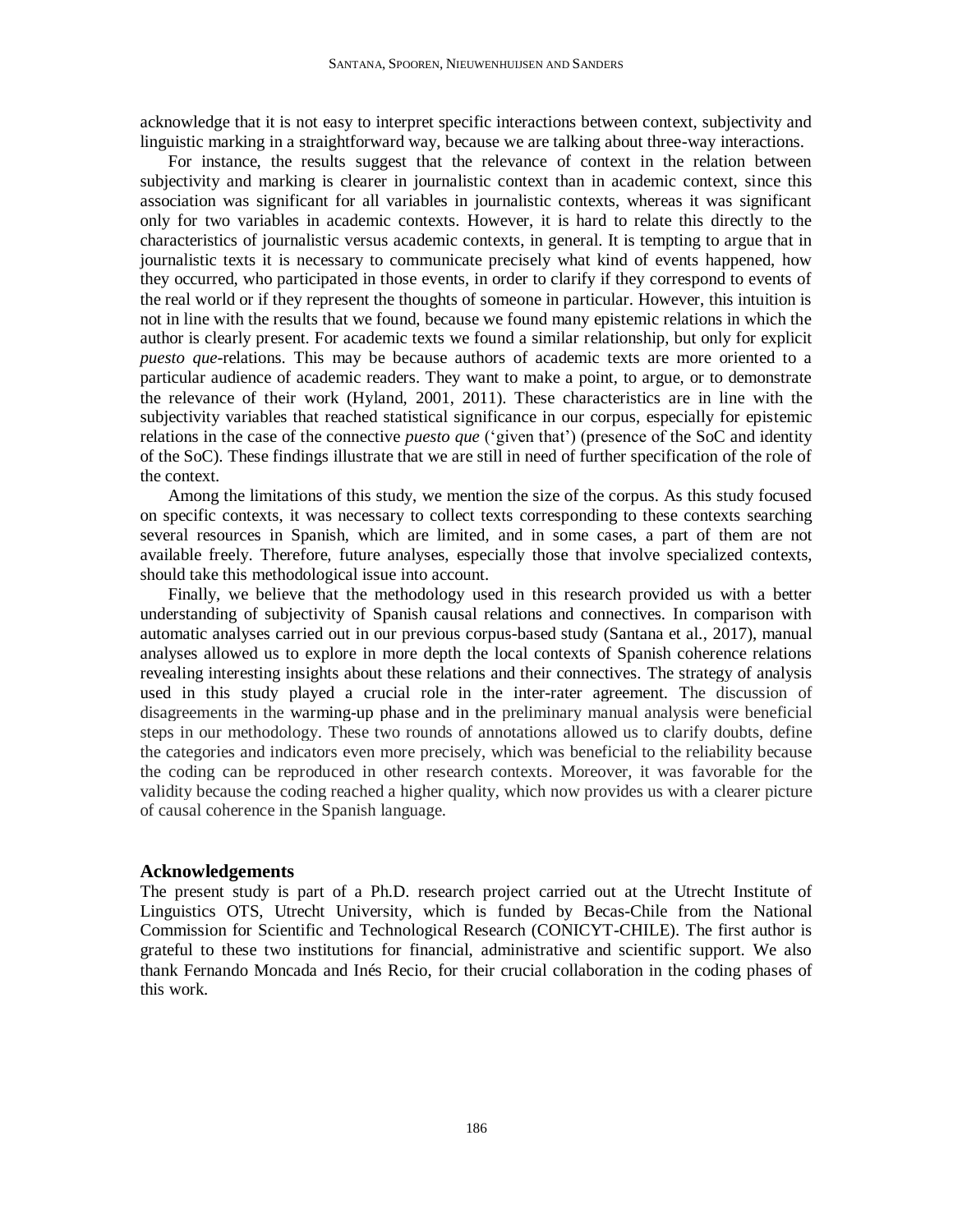#### **References**

- Nicholas Asher and Alex Lascarides (2003). *Logics of Conversation*. Cambridge University Press, Cambridge.
- Claudia Borzi and Ulrich Detges (2011). Ya que, un marcador polifónico. In H. Aschenberg and Óscar Loureda Lamas (eds.), *Marcadores del Discurso: De la Descripción a la Definición:*  263–281. Iberoamericana Vervuert, Madrid.
- Danièle Bourcier and Oswald Ducrot (1980). *Les Mots du Discours*. Éditions de Minuit, Paris.
- Vijay Bhatia (2002). A generic view of academic discourse. In J. Flowerdew (ed.), *Academic Discourse*: 21–39. Routledge, New York.
- Vijay Bhatia (2004). *Worlds of Written Discourse: A Genre-Based View*. Continuum, London.
- Sara Blackwell (2016). *Porque* in Spanish Oral Narratives: Semantic *Porque*, (Meta) Pragmatic *Porque* or Both? In A. Capone and J.L. Mey (Eds.), *Interdisciplinary Studies in Pragmatics, Culture and Society*: 615–651. Springer, Heidelberg.
- Antonio Briz (1998). *El Español Coloquial en la Conversación: Esbozo de Pragmagramática*. Ariel, Barcelona.

Antonio Briz (2000). *¿Cómo se Comenta un Texto Coloquial?* Ariel, Barcelona.

- Anneloes Canestrelli, Willem Mak and Ted Sanders (2013). Causal connectives in discourse processing: How differences in subjectivity are reflected in eye movements. *Language and Cognitive Processes*, 28(9): 1394–1413.
- Lynn Carlson, Daniel Marcu and Mary Ellen Okurowski (2003). Building a Discourse-Tagged Corpus in the Framework of Rhetorical Structure Theory. In J. van Kuppevelt and R. Smith (Eds.), *Current Directions in Discourse and Dialogue*: 85-122. Kluwer, Dordrecht.
- Manuel Casado Velarde (1991). Los operadores discursivos es decir, esto es, o sea ya saber en español actual: valores de lengua y funciones textuales. *Lingüı́ stica Española Actual*, 13(1): 87–116.
- Iria da Cuhna, Juan Manuel Torres-Moreno and Gerardo Sierra (2011). On the development of the RST Spanish Treebank. In *Proceedings of the V Linguistic Annotation Workshop (LAW)* (pp. 1-10). Stroudsburg, PA, USA: Association for Computational Linguistics.
- Debopam Das and Maite Taboada (2017). RST Signalling corpus: A corpus of signals of coherence relations. *Language Resources & Evaluation*, 52(1):149-184.
- Liesbeth Degand (2001). *Form and Function of Causation: A Theoretical and Empirical Investigation of Causal Constructions in Dutch.* Peeters Publishers, Leuven.
- Liesbeth Degand and Henk Pander Maat (2003). A contrastive study of Dutch and French causal connectives on the speaker involvement scale. In A. Verhagen and J. van de Weijer (eds.), *Usage-Based Approaches to Dutch. Lexicon, Grammar, Discourse:*175–199. LOT, Utrecht.
- Noemí Domínguez García (2007). *Conectores Discursivos en Textos Argumentativos Breves.* Arco Libros, Madrid.
- Andy Field, Jeremy Miles and Zoe Field (2012). *Discovering Statistics Using R*. SAGE Publications Ltd., London.
- Celia Ford (1993). *Grammar in Interaction: Adverbial clauses in American English Conversations*. Cambridge University Press, Cambridge.
- Catalina Fuentes (2009). *Diccionario de Conectores y Operadores del Español*. Arco Libros, Madrid.
- Carmen Galán Rodríguez (1999). La subordinación causal y final. In I. Bosque and V. Demonte (eds.), *Gramática Descriptiva de la Lengua Española*: 3597-3642. Espasa Calpe, Madrid.
- María del Pilar Garcés Gómez (2014). *Diacronía de los Marcadores Discursivos y Representación en un Diccionario Histórico* (Anexos de revista de lexicografía, 28)*.* Universidade da Coruña, A Coruña.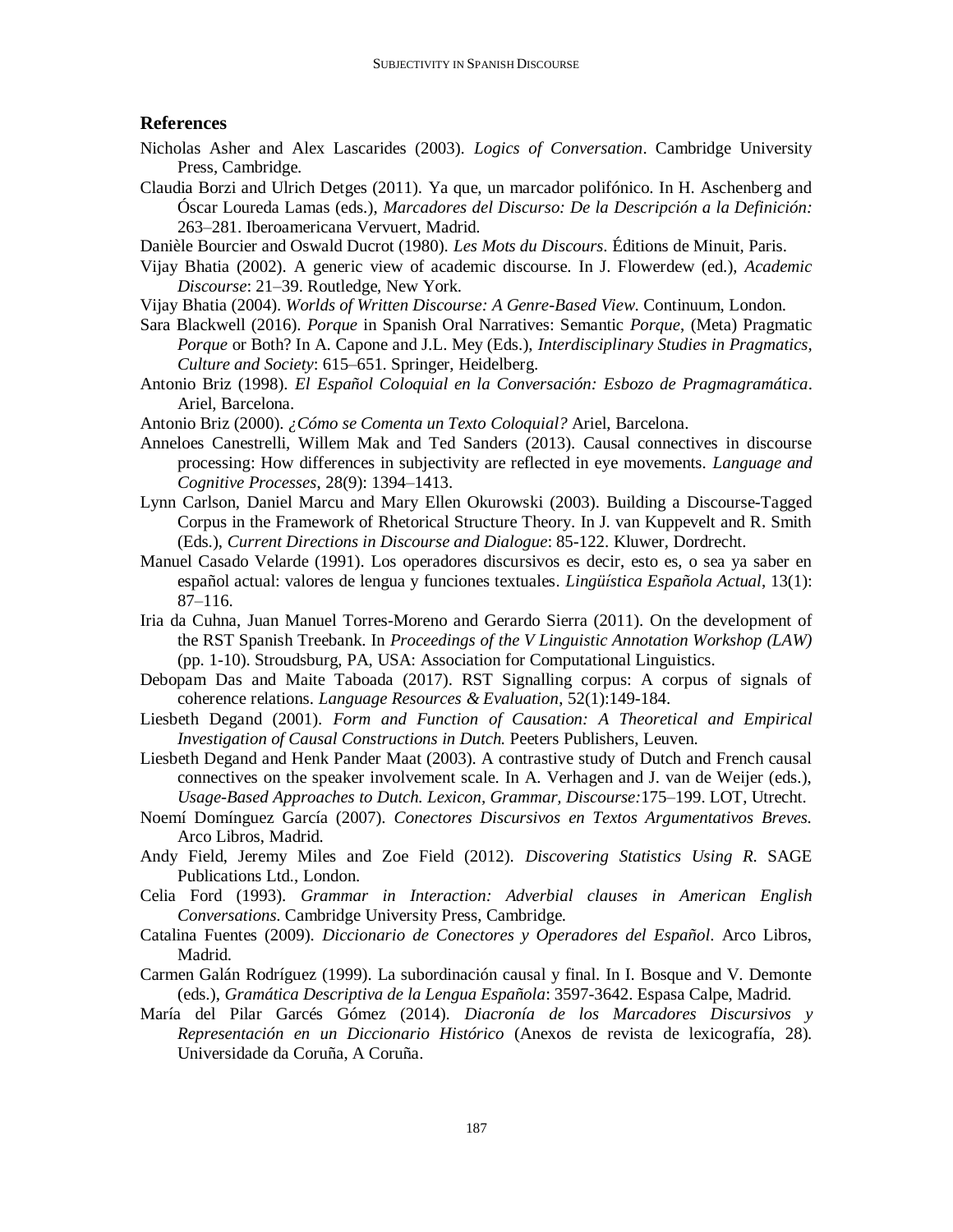- María del Camino Garrido Rodríguez (2004). *Conectores Contraargumentativos en la Conversación Coloquial.* Secretariado de Publicaciones y Medios Audiovisuales de la Universidad de León, León.
- Patrick Goethals (2002). *Las Conjunciones Causales Explicativas Españolas Como, Ya que, Pues y Porque: Un Estudio Semiótico-lingüístico*. Peeters Publishers, Leuven.
- Patrick Goethals (2010). A multi-layered approach to speech events: The case of Spanish justificational conjunctions. *Journal of Pragmatics*, 42(8): 2204–2218.
- Susanne Günthner (1993). «... weil―man kann es ja wissenschaftlich untersuchen». Diskurspragmatische Aspekte der Wortstellung in WEIL-Sätzen. *Linguistische Berichte*, 143: 37–59.
- Ken Hyland (2001). Humble servants of the discipline? Self-mention in research articles. *English for Specific Purposes*, 20(3): 207–226.
- Ken Hyland (2009). *Academic Discourse: English in a Global Context*. Continuum, London.
- Ken Hyland (2011). Disciplines and discourses: Social interactions in the construction of knowledge. In D. Starke-Meyerring, A. Paré, N. Artemeva, M. Horne and L. Yousoubova (eds.), *Writing in the Knowledge Society*: 193-214. Parlor Press and The WAC Clearinghouse, West Lafayette, Indiana.
- Rudi Keller (1995). The epistemic weil. In D. Stein and S. Wright (eds.), *Subjectivity and Subjectivisation: Linguistic Perspectives*: 16–30. Cambridge University Press, Cambridge.
- Alistair Knott and Ted Sanders (1998). The classification of coherence relations and their linguistic markers: An exploration of two languages. *Journal of Pragmatics*, 30(2): 135- 175.
- Richard Landis and Gary Kosh (1977). The measurement of observer agreement for categorical data. *Biometrics*, 33(1): 159-174.
- Ronald Langacker (1990). Subjectification. *Cognitive Linguistics*, 1(1): 5-38.
- Natalia Levshina and Liesbeth Degand (2017). Just because: In search of objective criteria of subjectivity expressed by causal connectives. *Dialogue & Discourse,* 8(1): 132-150.
- Fang Li, Jacqueline Evers-Vermeul and Ted Sanders (2013). Subjectivity and result marking in Mandarin. *Chinese Language & Discourse*, 4(1): 74–119.
- Ziheng Lin, Min-Yen Kan and Hwee Tou Ng (2009). Recognizing implicit discourse relations in the Penn Discourse Treebank. In *Proceedings of the 2009 Conference on Empirical Methods in Natural Language Processing (EMNLP 2009)* (pp. 343–351). Stroudsburg, PA, USA: Association for Computational Linguistics.
- John Lyons (1977). *Semantics*. Cambridge University Press, Cambridge.
- Manuel Martí Sánchez (2008). *Los Marcadores en Español L/E: Conectores Discursivos y Operadores Pragmáticos*. Arco Libros, Madrid.
- María Antonia Martín Zorraquino and Estrella Montolío (1998). *Marcadores del Discurso*. Ariel, Barcelona.
- Roser Martínez (1997). *Conectando Texto: Guía para el Uso Efectivo de Elementos Conectores en Castellano*. Octaedro, Barcelona.
- Estrella Montolío (2001). *Conectores de la Lengua Escrita*. Ariel, Barcelona.
- Henk Pander Maat and Ted Sanders (2000). Domains of use or subjectivity? The distribution of three Dutch causal connectives explained. In E. Couper-Kuhlen and B. Kortmann (eds.), *Cause, Condition, Concession, Contrast: Cognitive and Discourse Perspectives* (Topics in English Linguistics, 33): 57-82. Mouton de Gruyter, Berlin, Boston.
- Henk Pander Maat and Ted Sanders (2001). Subjectivity in causal connectives: An empirical study of language in use. *Cognitive Linguistics*, 12(3): 247–274.
- Henk Pander Maat and Liesbeth Degand (2001). Scaling causal relations and connectives in terms of speaker involvement. *Cognitive Linguistics*, 12(3): 211–246.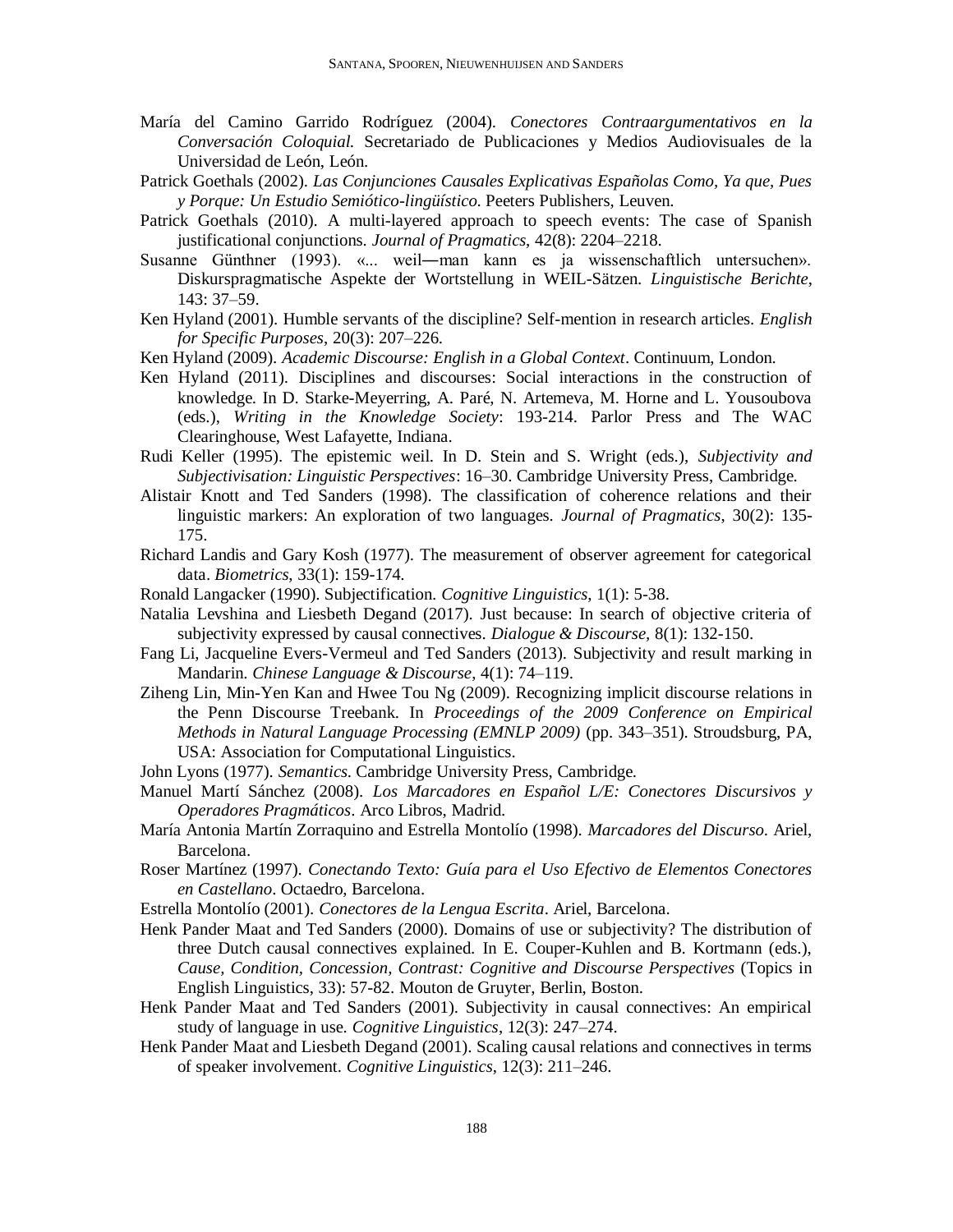- Henk Pander Maat and Ted Sanders (2006). Connectives in text. In K. Brown, A.H. Anderson, L. Bauer, M. Berns, G. Hirst and J. Miller (eds.), *Encyclopedia of Language and Linguistics*: 33–41. Elsevier, Amsterdam.
- Mirna Pit (2006). Determining subjectivity in text: The case of backward causal connectives in Dutch. *Discourse Processes*, 41(2): 151–174.
- Mirna Pit (2007). Cross-linguistic analyses of backward causal connectives in Dutch, German and French. *Languages in Contrast*, 7(1): 53–82.
- Mirna Pit, Jacqueline Hulst and Henk Pander Maat (1996). Subjectiviteit en de Spaanse connectieven porque, ya que en puesto que. *Gramma/TTT*, 5(3): 221–240.
- Salvador Pons (1998). *Conexión y Conectores: Estudio de su Relación en el Registro Informal de la Lengua* (Cuadernos de filología, anejo no. 27). Universitat de València, Facultat de Filología, Departamento de Filología Española (Lengua Española), Valencia.
- Salvador Pons (2000). Los conectores. In A. Briz (ed.), *¿Cómo se Comenta un Texto Coloquial?*: 193–220. Ariel, Barcelona.
- José Portolés Lázaro (2001). *Marcadores del Discurso*. Ariel, Barcelona.
- Florian Pusse, Asad Sayeed and Vera Demberg (2016). LingoTurk: managing crowdsourced tasks for psycholinguistics. In *Proceedings of the North American Chapter of the Association for Computational Linguistics: Human Language Technologies (NAACL-HLT*). http://aclweb.org/anthology/N/N16/N16-3012.pdf.
- Rashmi Prasad, Nikhil Dinesh, Alan Lee, Eleni Miltsakaki, Livio Robaldo, Aravind K. Joshi and Bonnie L. Webber (2008). The Penn Discourse Treebank 2.0. In *Proceedings of the 6th International Conference of Language Resources and Evaluation (LREC).*  https://www.seas.upenn.edu/~pdtb/papers/pdtb-lrec08.pdf
- Ted Sanders (1997). Semantic and pragmatic sources of coherence: On the categorization of coherence relations in context. *Discourse Processes*, 24(1): 119–147.
- Ted Sanders and Wilbert Spooren (2007). Discourse and text structure. In D. Geeraerts and H. Cuykens (eds.), *Handbook of Cognitive Linguistics:* 916–943. Oxford University Press, Oxford.
- Ted Sanders and Wilbert Spooren (2009). Causal categories in discourse Converging evidence from language in use. In T. Sanders and E. Sweetser (eds.), *Linguistic Categories of Causality in Discourse*: 205–246. Mouton de Gruyter, Berlin.
- Ted Sanders and Wilbert Spooren (2015). Causality and subjectivity in discourse: The meaning and use of causal connectives in spontaneous conversation, chat interactions and written text. *Linguistics*, 53(1): 53–92.
- Ted Sanders, Wilbert Spooren and Leo Noordman (1992). Toward a taxonomy of coherence relations. *Discourse Processes*, 15(1): 1–35.
- Ted Sanders, Wilbert Spooren and Leo Noordman (1993). Coherence relations in a cognitive theory of discourse representation. *Cognitive Linguistics*, 4(2): 93–133.
- José Sanders, Ted Sanders and Eve Sweetser (2012). Responsible subjects and discourse causality. How mental spaces and perspective help identifying subjectivity in Dutch backward causal connectives. *Journal of Pragmatics*, 44(2): 191–213.
- Andrea Santana, Dorien Nieuwenhuijsen, Wilbert Spooren and Ted Sanders (2017). Causality and subjectivity in Spanish connectives: Exploring the use of automatic subjectivity analyses in various text types. *Discours. Revue de Linguistique, Psycholinguistique et Informatique*, 20.
- Luis Santos Río (2003). *Diccionario de Partículas*. Luso-Española de Ediciones, Salamanca.
- Marc Silver (2006). *Language Across Disciplines: Towards a Critical Reading of Contemporary Academic Discourse*. BrownWalker Press, Florida.
- Merel Scholman and Vera Demberg (2017). Crowdsourcing discourse interpretations: On the influence of context and the reliability of a connective insertion task. In *Proceedings of the*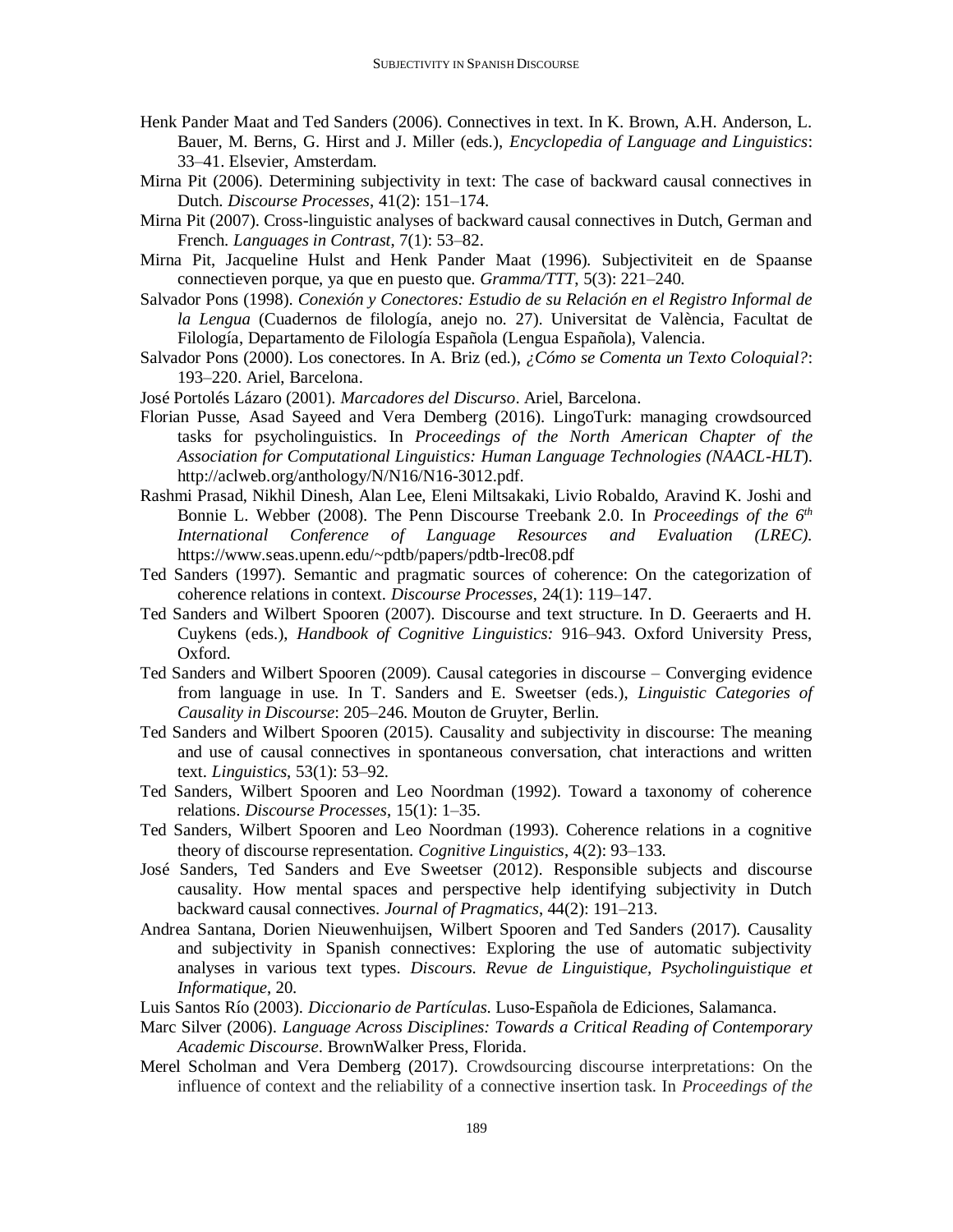*XI Linguistic Annotation Workshop (LAW)* (pp. 24-34). Stroudsburg, PA, USA: Association for Computational Linguistics.

- Wilbert Spooren (1997). The processing of underspecified coherence relations. *Discourse Processes*, 24(1):149-168.
- Wilbert Spooren and Liesbeth Degand (2010). Coding coherence relations: Reliability and validity. *Corpus Linguistics and Linguistic Theory,* 6(2): 241–266.
- Wilbert Spooren, Ted Sanders, Mike Huiskes and Liesbeth Degand (2010). Subjectivity and causality: A corpus study of spoken language. In J. Newman and S. Rice (eds.), *Empirical and Experimental Methods in Cognitive/ Functional Research*: 241–255. University of Chicago Press, Chicago.
- Ninke Stukker and Ted Sanders (2009). Another('s) perspective on subjectivity in causal connectives: A usage-based analysis of volitional causal relations. *Discours. Revue de Linguistique, Psycholinguistique et Informatique*, 4.
- Ninke Stukker and Ted Sanders (2012). Subjectivity and prototype structure in causal connectives: A cross-linguistic perspective. *Journal of Pragmatics*, 44(2): 169–190.
- Ninke Stukker, Ted Sanders and Arie Verhagen (2008). Causality in verbs and in discourse connectives: Converging evidence of cross-level parallels in Dutch linguistic categorization. *Journal of Pragmatics*, 40(7): 1296–1322.
- John Swales (1990). *Genre Analysis: English in Academic and Research Settings*. Cambridge University Press, New York.
- Eve Sweetser (1990). *From Etymology to Pragmatics: The Mind-body Metaphor in Semantic Structure and Semantic Change*. Cambridge University Press, Cambridge.
- Maite Taboada (2006). Discourse markers as signals (or not) of rhetorical relations. *Journal of Pragmatics,* 38(4): 567–592.
- Maite Taboada (2009). Implicit and Explicit Coherence Relations. In J. Renkema (Ed.), *Discourse, of Course*: 127–140. John Benjamins, Amsterdam.
- Maite Taboada and Debopam Das (2013). Annotation upon annotation: Adding signalling information to a corpus of discourse relations. *Dialogue and Discourse*, 4(2): 249–281.
- Teun van Dijk (1998). *News As Discourse*. Lawrance Erlbaum Associates, Inc., Publishers, New Jersey.
- Elizabeth Traugott (1995). Subjectification in grammaticalisation. In S.Wright & D. Stein (Eds.), *Subjectivity and Subjectivisation: Linguistic perspectives*: 31–54. Cambridge University Press, Cambridge.
- Nancy Vázquez Veiga (2002). Diccionario de colocaciones y marcadores del español: esbozo de una entrada de un marcador discursivo. *Communication in IV Congreso de Lingüística General* (2459–2472). Servicio de Publicaciones de la Universidad de Cádiz, Cádiz-Alcalá de Henares.
- Agustín Vera (1984). En torno a la causalidad (aproximación a los fenómenos recursivos-causales a la luz de una teoría de base prototípica). *Anales de La Universidad de Murcia*, 42(1–2):  $31 - 50$ .
- Arie Verhagen (2005). *Constructions of Intersubjectivity: Discourse, Syntax, and Cognition*. Oxford University Press, Oxford.
- Linda Waugh (1995). Reported speech in journalistic discourse: The relation of function and text. *Text - Interdisciplinary Journal for the Study of Discourse,* 15(1): 129–173.
- Yipu Wei, Ted Sanders, Jacqueline Evers-Vermeul and Willem Mak (2018). *Causal connectives and perspective markers in Chinese: The encoding and processing of subjectivity in discourse*. LOT, Utrecht.
- Heide Wegener (2000). Da, denn und weil der Kampf der Konjunktionen. Zur Grammatikalisierung im kausalen Bereich. In R. Thieroff, M. Tamrat, N. Fuhrhop and O. Teuber (eds.), *Deutsche Grammatik in Theorie und Praxis:* 69–82. Mouton de Gruyter, Berlin, Boston.